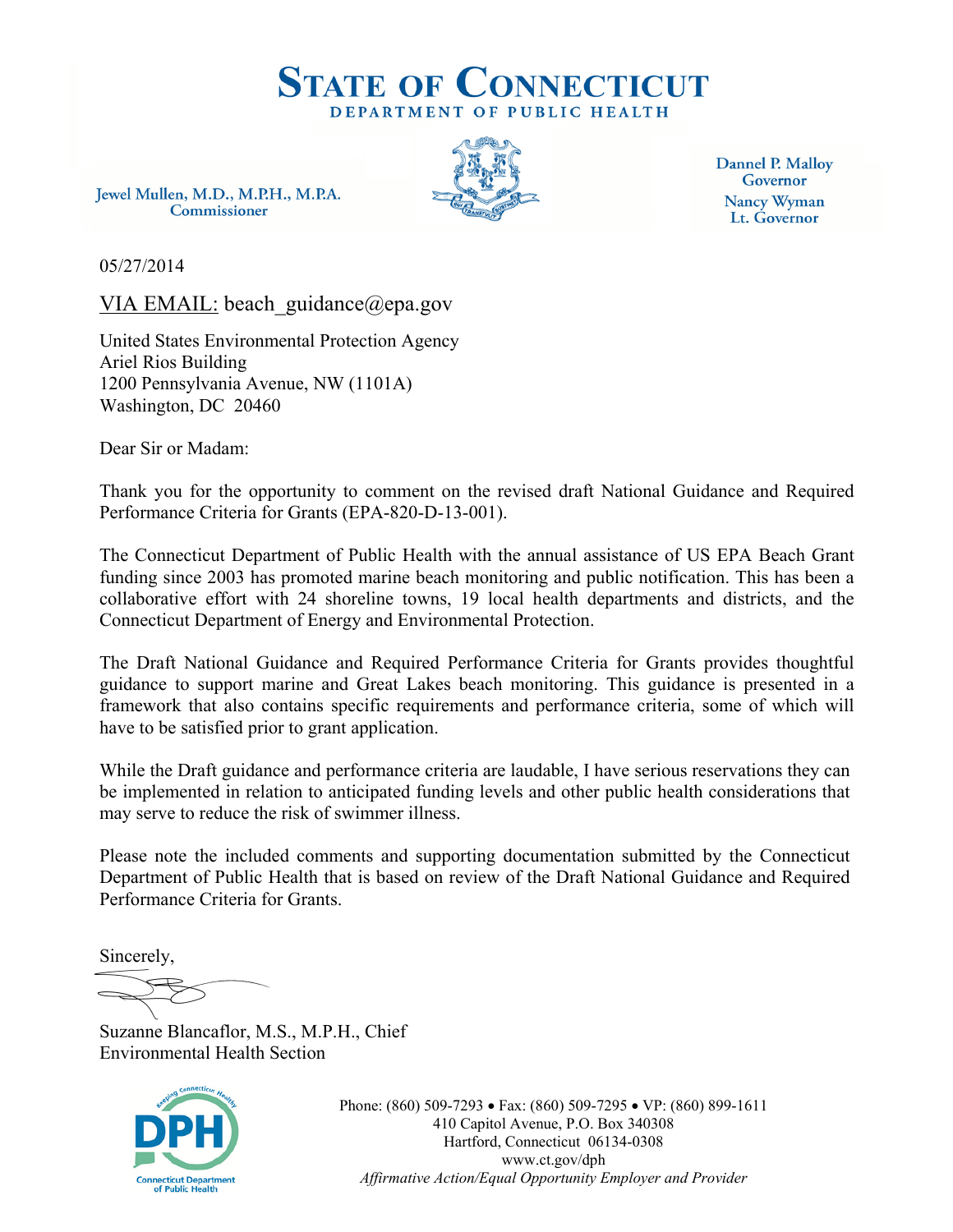### COMMENTS ON DRAFT NATIONAL BEACH GUIDANCE AND REQUIRED PERFORMANCE CRITERIA FOR GRANTS (EPA-820-D-13-001)

05/22/2014

### CONNECTICUT DEPARTMENT OF PUBLIC HEALTH ENVIRONMENTAL HEALTH SECTION

Jon Dinneen Associate Research Analyst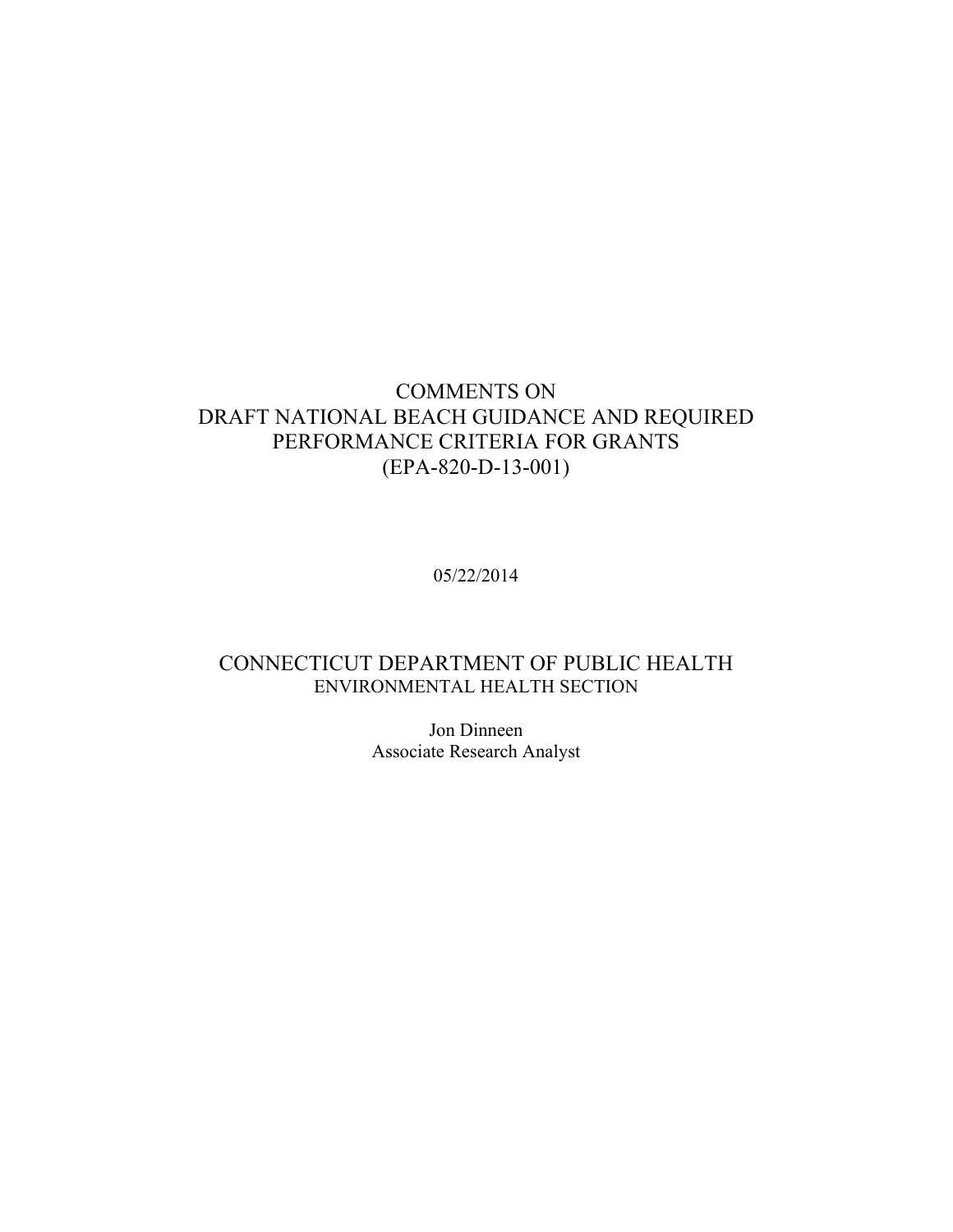# **CONTENTS**

| 1.0 INTRODUCTION AND BACKGROUND              |                         |
|----------------------------------------------|-------------------------|
| 2.0 COMMENTS AND METHODOLOGY                 | $\boldsymbol{2}$        |
| 2.1 STAFFING REQUIREMENTS SUMMARY            | $\overline{2}$          |
| 2.2 ANTICIPATED CHALLENGES SUMMARY           | $\overline{2}$          |
| 2.3 RECOMMENDATIONS                          | $\overline{2}$          |
| 2.4 STAFFING REQUIREMENTS IN DEPTH           | 3                       |
| 2.5 ANTICIPATED CHALLENGES IN DEPTH          | $\overline{\mathbf{4}}$ |
| 3.0 APPENDICES                               | 6                       |
| 3.1 A. REQUIREMENTS AND PERFORMANCE CRITERIA | 7                       |
| 3.2 B. PERFORMANCE CRITERIA                  | 18                      |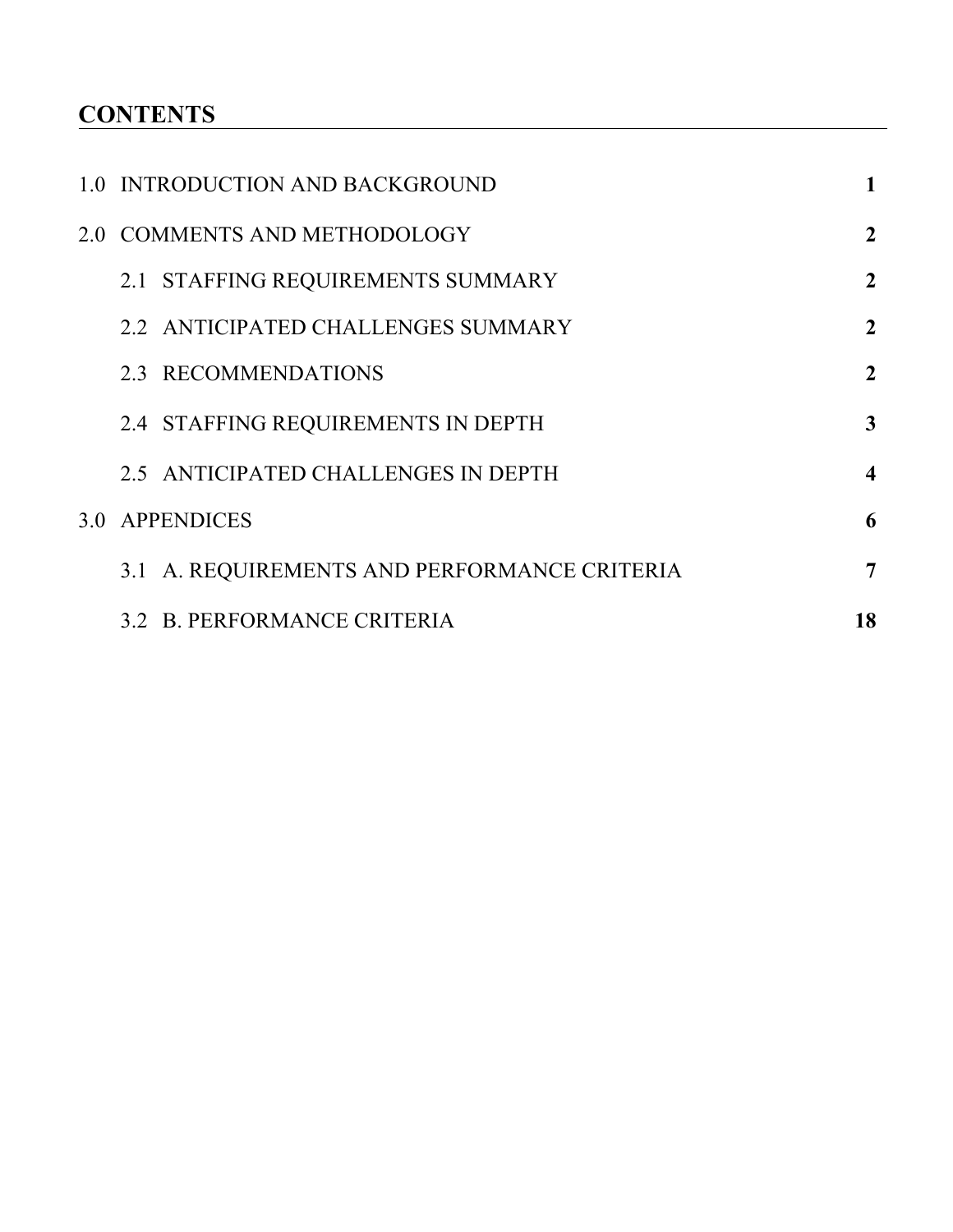# <span id="page-3-0"></span>**1.0 INTRODUCTION AND BACKGROUND**

On April 18, 2014, US EPA issued its Draft National Beach Guidance and Required Performance Criteria for Grants (document identifier: EPA-820-D-13-001). The final version of this document will supersede earlier guidance and performance criteria published in 2002 by US EPA for the Beach Grant.

While there is continuity between the guidance and performance criteria in force currently and the new proposed Draft guidance and performance criteria, there is enough difference between the two documents to warrant a close review and appraisal in relation to uncertain future funding and how the new guidance and performance criteria may be interpreted and mandated.

By separating guidance from requirements and performance criteria as they are found in the Draft guidance and performance criteria document, the Connecticut Department of Public Health (CT DPH) focused strictly on proposed Beach Grant requirements and performance criteria.

DPH used this approach to more easily review the Draft guidance and performance criteria document and structure its comments.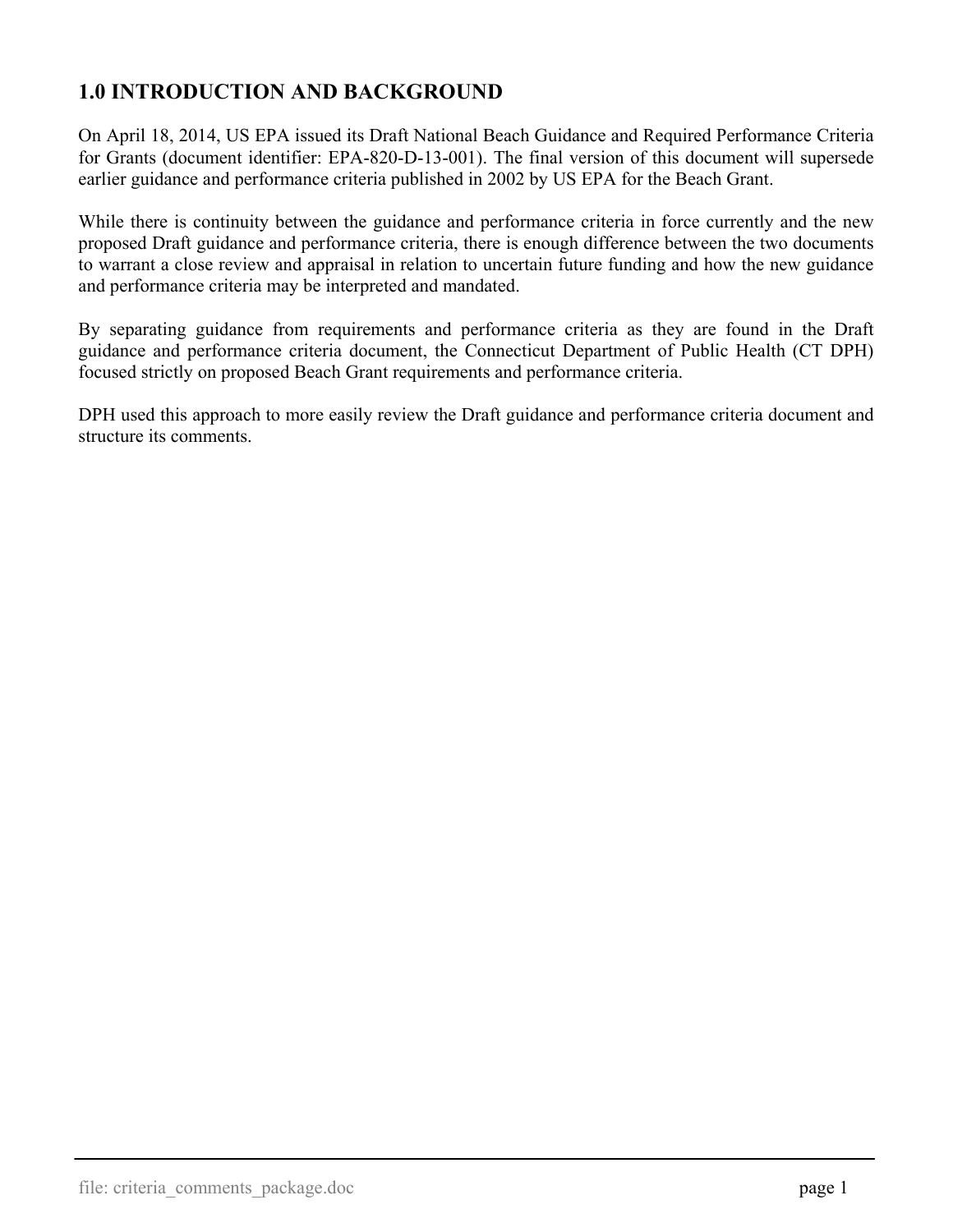# <span id="page-4-0"></span>**2.0 COMMENTS AND METHODOLOGY**

The Draft guidance and performance criteria document references requirements and performance criteria throughout its 98 pages. Some performance criteria are referenced more than once and in more than one Chapter of the document. Requirements are scattered throughout the document.

CT DPH gathered all the requirements *and* performance criteria for reference in Appendix A (starting on page **[7](#page-9-0)**). CT DPH has collected all references to the ten (10) performance criteria and placed them in order in Appendix B (see page **[18](#page-20-0)**).

These Appendices provide two resources that inform the STAFFING REQUIREMENTS review (see page **[3](#page-5-0)**) and the ANTICIPATED CHALLENGES statement (see page **[4](#page-6-0)**).

#### **2.1 STAFFING REQUIREMENTS SUMMARY**

ి గౌ

CT DPH concludes that the Draft guidance and performance criteria will require a significant staffing commitment for Connecticut - up from one man-year per grant (or 12 man-months) to 3.8 man-years (or 46 man-months) per grant. CT DPH anticipates an increase in administrative overhead for US EPA Region 1. See page **[3](#page-5-0)** of this review.

#### **2.2 ANTICIPATED CHALLENGES SUMMARY**

CT DPH anticipates *significant* challenges associated with implementing a Beach Grant that is bound by the requirements and performance criteria proposed in the Draft guidance and performance criteria document. Perhaps most notably, the Draft requirements and performance criteria are not scalable to accommodate future uncertain grant funding levels. For instance, nowhere in the Draft guidance and performance criteria document is there provision for calibrating these requirements and criteria to keep them in line with funding. See page **[4](#page-6-0)** of this review. كاني

#### **2.3 RECOMMENDATIONS**

The final guidance and performance criteria document should include language permitting a negotiable, scalable and calibrated approach to beach monitoring and grant implementation that is in line with funding levels, epidemiology, research findings *and* collaborative models of governance that require sharing of authority and encourage distributed public health protection across jurisdictional and agency (organizational) boundaries. الہج

In addition, the final guidance and performance criteria document should address and promote public health outreach and education measures targeted at beach goer behaviors (both non-swimmers and swimmers) that may serve to reduce the risk of illness.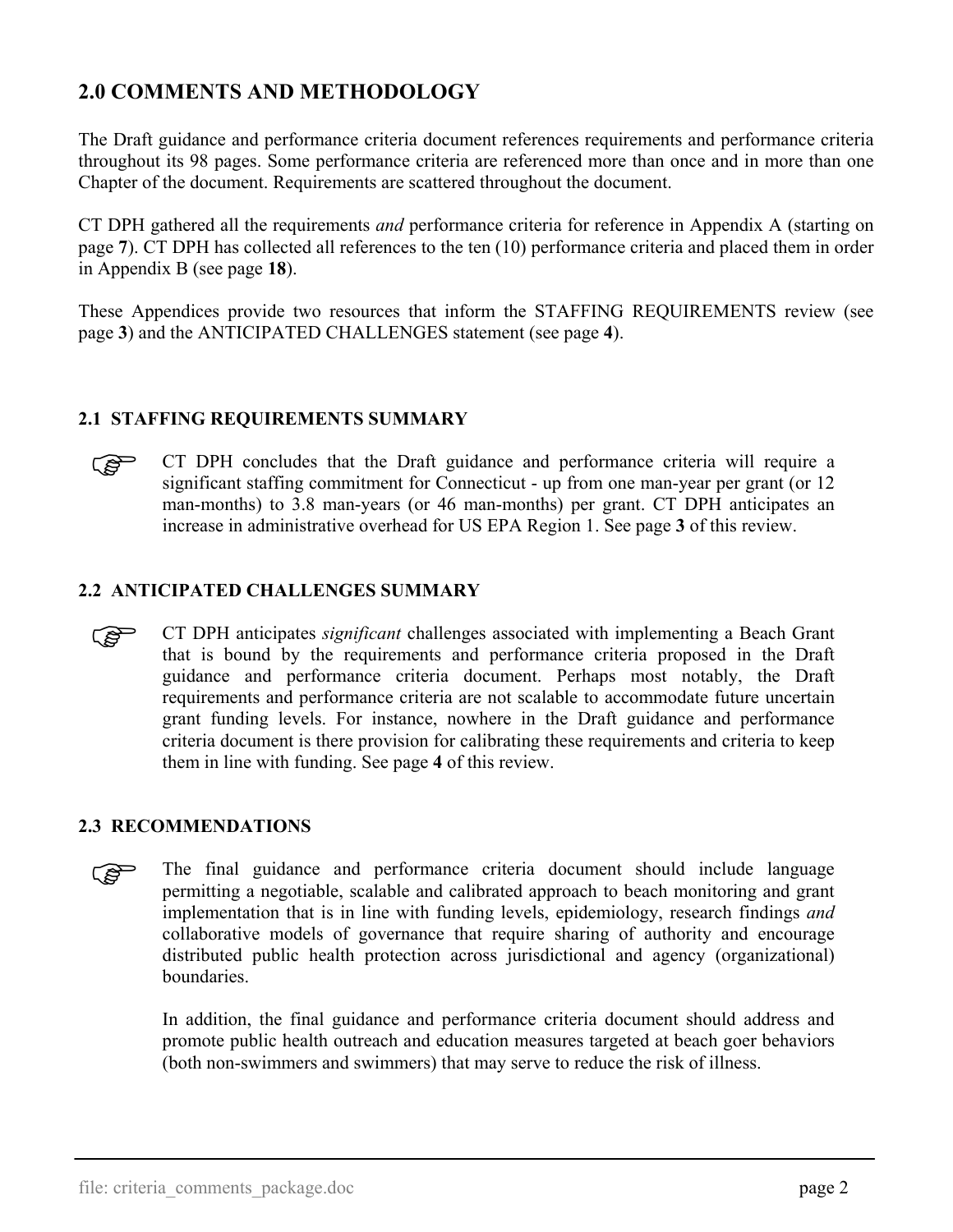# **2.4 STAFFING REQUIREMENTS IN DEPTH**

### **PERFORMANCE CRITERIA STAFFING REQUIREMENTS WORKSHEET**

This worksheet compares Full Time Equivalent (FTE) man-months to satisfy the current annual Beach Grant award (see the FTE - CURRENT column in the chart below) with the total anticipated annual work requirement in man-months to meet the ten (10) performance criteria described in the Draft guidance document (see the FTE - NEW column of the chart) for one grant year. The FTE - NEW column includes current annual workload in man-months plus the additional workload in man-months anticipated with a strict enforcement (interpretation) of the Draft guidance and performance criteria document.

<span id="page-5-0"></span>

| <b>Performance criterion</b> | Requirement                                                                                                                                                                                                         | FTE (months)   |            | See in this review |  |
|------------------------------|---------------------------------------------------------------------------------------------------------------------------------------------------------------------------------------------------------------------|----------------|------------|--------------------|--|
|                              |                                                                                                                                                                                                                     | <b>CURRENT</b> | <b>NEW</b> | page number        |  |
| Performance criterion 1      | Requires a state or tribe to develop a risk-based beach evaluation and<br>classification process and apply it to its coastal recreation waters.                                                                     |                | 9          | 19                 |  |
| Performance criterion 2      | Requires a state or tribe to develop a tiered monitoring plan                                                                                                                                                       |                | 8          | 20                 |  |
| Performance criterion 3      | Requires a state or tribe to develop detailed assessment methods and<br>procedures                                                                                                                                  |                | 7          | 22                 |  |
| Performance criterion 4      | Requires states and tribes to develop a mechanism to collect and report<br>monitoring data in timely reports                                                                                                        |                | 4          | 23                 |  |
| Performance criterion 5      | Requires a state to document any delegation of monitoring responsibilities<br>that might have been made to local governments                                                                                        |                |            | 24                 |  |
| Performance criterion 6      | Requires that a state or tribe develop a public notification and risk<br>communication plan                                                                                                                         |                | 4          | 25                 |  |
| Performance criterion 7      | Requires that a state or tribe give notice to the public when coastal<br>recreation waters are not meeting or are not expected to meet applicable<br>water quality standards for pathogens and pathogen indicators. |                |            | 26                 |  |
| Performance criterion 8      | <b>Requires</b> that states and tribes compile their notification plans into timely<br>reports. States and tribes must report to EPA the actions they have taken to<br>notify the public                            | $\overline{c}$ | 4          | 27                 |  |
| Performance criterion 9      | Requires that states describe any notification responsibility they have<br>delegated or intend to delegate to local governments                                                                                     | $\overline{4}$ | 5          | 28                 |  |
| Performance criterion 10     | Requires that states and tribes provide the public with an opportunity to<br>review the program through public notice and provide an opportunity to<br>comment                                                      |                | 3          | 29                 |  |
|                              | <b>TOTAL FTE (man-months)</b>                                                                                                                                                                                       | 12             | 46         |                    |  |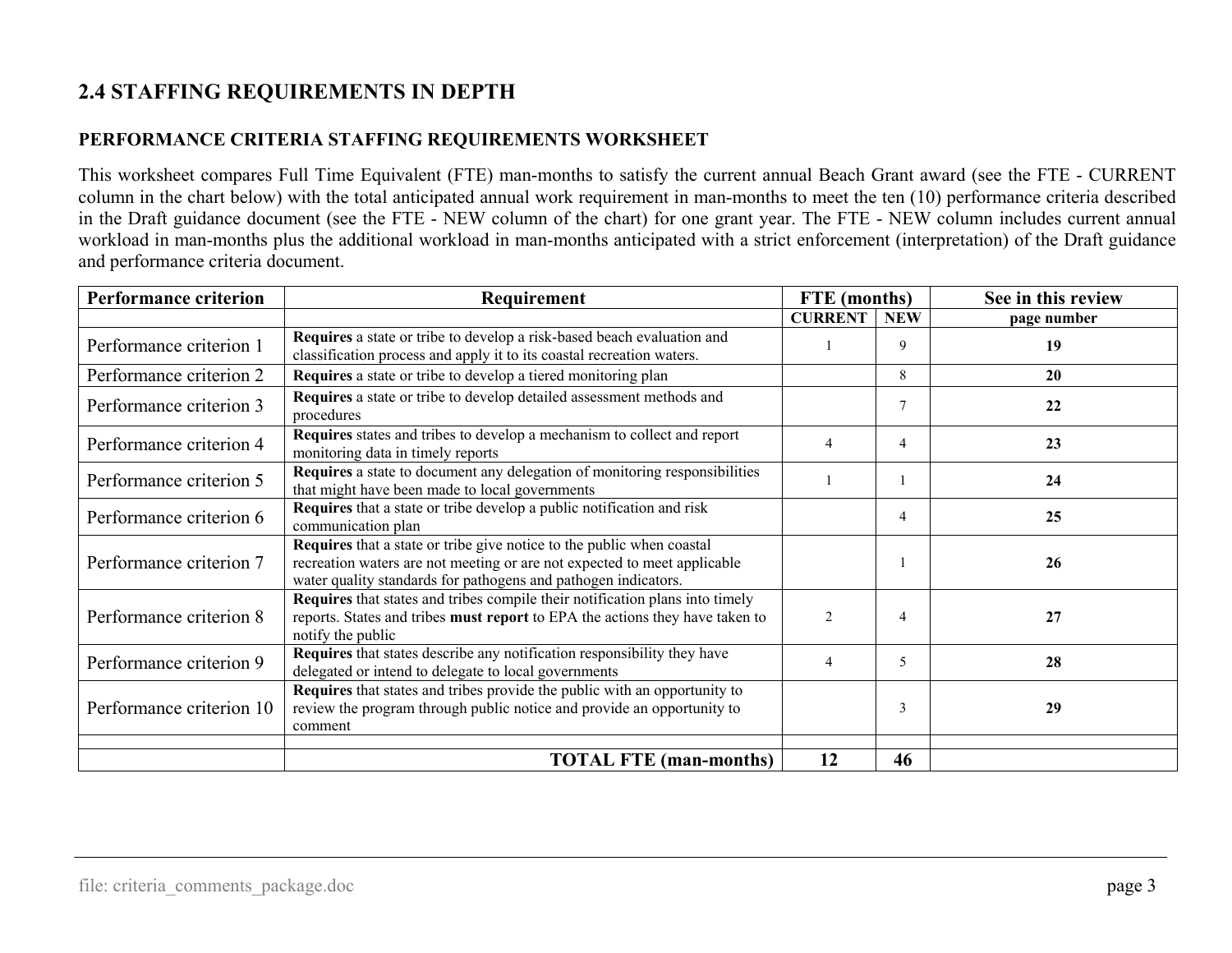## **2.5 ANTICIPATED CHALLENGES IN DEPTH**

The Draft guidance document introduces a number of new considerations associated with future Beach Grants. Here is a summary of these potential complications envisioned for Connecticut.

1. Public notification of sampling exceedances.

<span id="page-6-0"></span> The Draft guidance requires "immediate" public notification of water quality monitoring sample exceedances. Current culture based methods for enumerating indicator bacteria require 24 hour culture time. Results reported today as exceeding the WQC will be for samples collected yesterday. This kind of public notification confuses and obscures good public health messaging.

2. Prioritize how Beach Grant funding will be spent.

 The Draft guidance document states that grant recipients must prioritize how they will spend their funding - partly by deciding which beaches to monitor and which beaches to not monitor. Local health departments and municipalities are likely to object to this approach based on public health concerns.

3. Report monitoring data annually "or at a frequency required by the EPA Administrator".

 The Draft guidance document leaves the door open for a change in the frequency of reporting beach data to US EPA. More frequent reporting will force changes to the overall beach monitoring workflow. This will involve the local health departments that are responsible for collecting recreational water samples and posting beaches and include the State Laboratory data entry protocol for marine RWQ sample results.

4. Responsibility for describing how a grant recipient plans to detect pathogens and pathogen indicators.

 The Draft guidance document suggests that grant recipients will be responsible for detecting and assessing levels (concentration) of pathogens causing swimmer illness and the levels (concentration) of pathogen indicators.

 Currently states assess the concentration of indicator bacteria, not because it indicates the level (concentration) of pathogens causing swimming illness, but because the concentration of indicator bacteria has been shown by US EPA to associate with risk of swimmer illness.

 States are not likely to be in position to assess the concentration of pathogens or even pathogen indicators in natural recreational waters, for obvious reasons that include the technical difficulty of sampling for, culturing and enumerating pathogens associated with swimmer illness.

5. Requirements and performance criteria not matched with anticipated funding.

 The Draft guidance document's criteria and performance requirements do not allow for scaling or appropriate calibration to match available funding. For instance it may not be possible to meet some or all of the requirements and criteria or performance criteria if funding cannot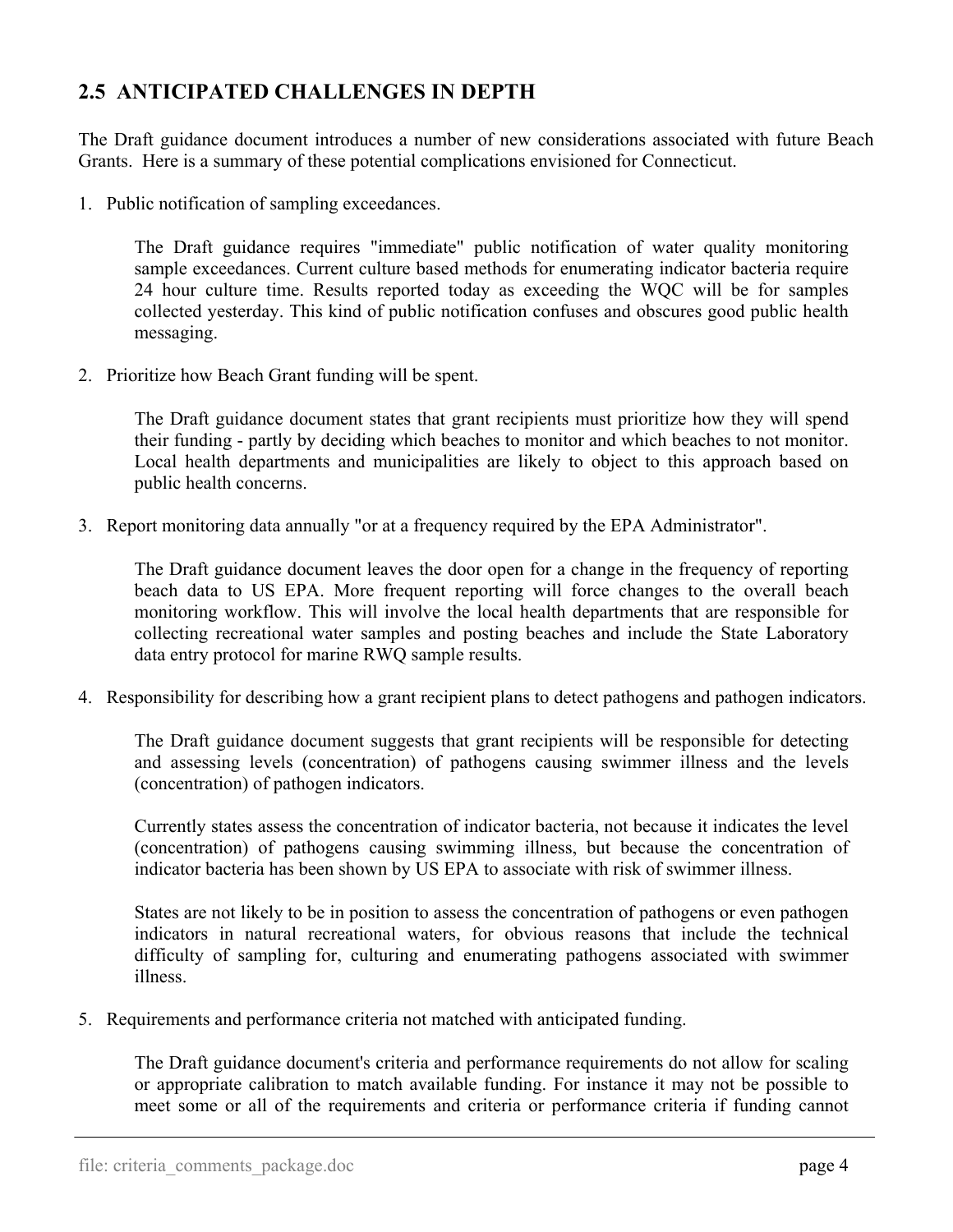match the anticipated 3.8 staffing man-years to meet these requirements and performance criteria.

6. Grant application requires advanced planning, preparation and extensive documentation.

 The Draft guidance document states that grants will be awarded on the basis of supplied documentation that will require significant work in advance of submitting a grant application. The Draft guidance and performance criteria fails to account or allow for the staffing resources and funding needed to develop this required documentation.

7. Accepting a Beach Grant will have wide spread impact.

 The success of Connecticut's Beach Grant program is based on a collaborative effort between the CT DPH, shoreline health departments and the Connecticut Department of Energy and Environmental Projection (CT DEEP). If the CT DPH accepts a Beach Grant award under the terms and conditions set out in the Draft guidance and performance criteria document, both CT DEEP and shoreline health departments will be bound by these terms and conditions. Given existing jurisdictional and organizational boundaries, and in light of anticipated funding and changes to the terms and conditions as stated in the Draft guidance and performance criteria documents, the CT DPH collaborative approach to marine beach monitoring may be irreparably changed.

8. The Draft guidance document requires clarification.

 The Draft guidance document seems to require its own guidance document that would explain what the Draft guidance document to explain what the Draft requirements mean in specific places. For instance, the Draft guidance refers to requirements for "immediate" or "timely" responses (actions) without specifying further an applicable time frame. Furthermore, the Draft guidance document indicates that states will be responsible for the technically difficult challenge of detecting and assessing levels (concentrations) of pathogens or pathogen indicators. Based on current US EPA guidance states are prepared to assess levels (concentrations) of indicator bacteria that associate with the risk of swimmer illness. States will need clear guidance on how to detect levels of pathogens or pathogen indicators.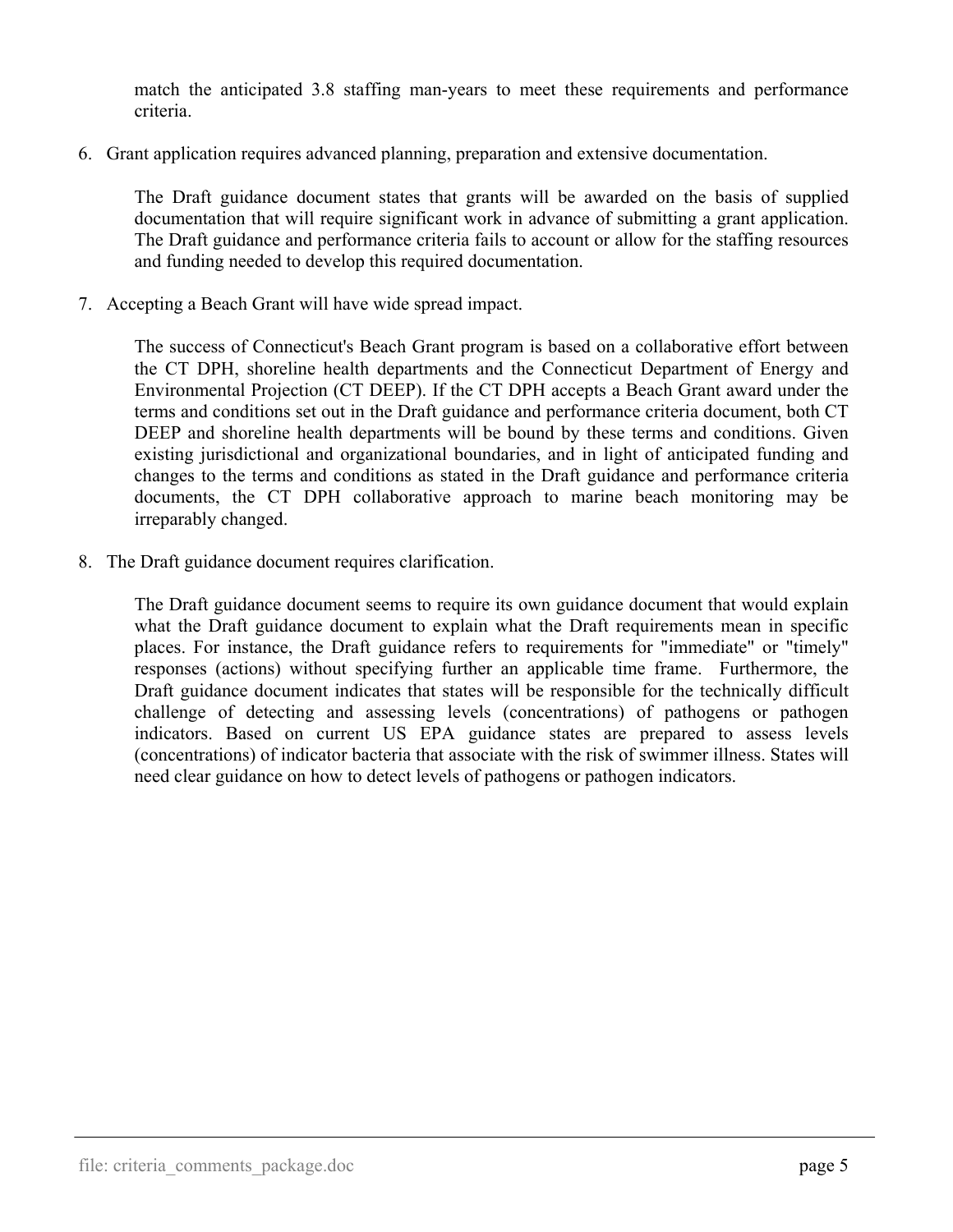## <span id="page-8-0"></span>**APPENDICES**

Connecticut's comments and review of the US EPA Draft National Beach Guidance and Required Performance Criteria for Grants (EPA-820-D-13-001) derive directly from APPENDIX A (see page **[7](#page-9-0)** of this review) and APPENDIX B (see page **[18](#page-20-0)** of this review).

These two Appendices contain text copied directly from the Draft guidance and performance criteria document itself. The Appendices include page number references to the Draft guidance and performance criteria document.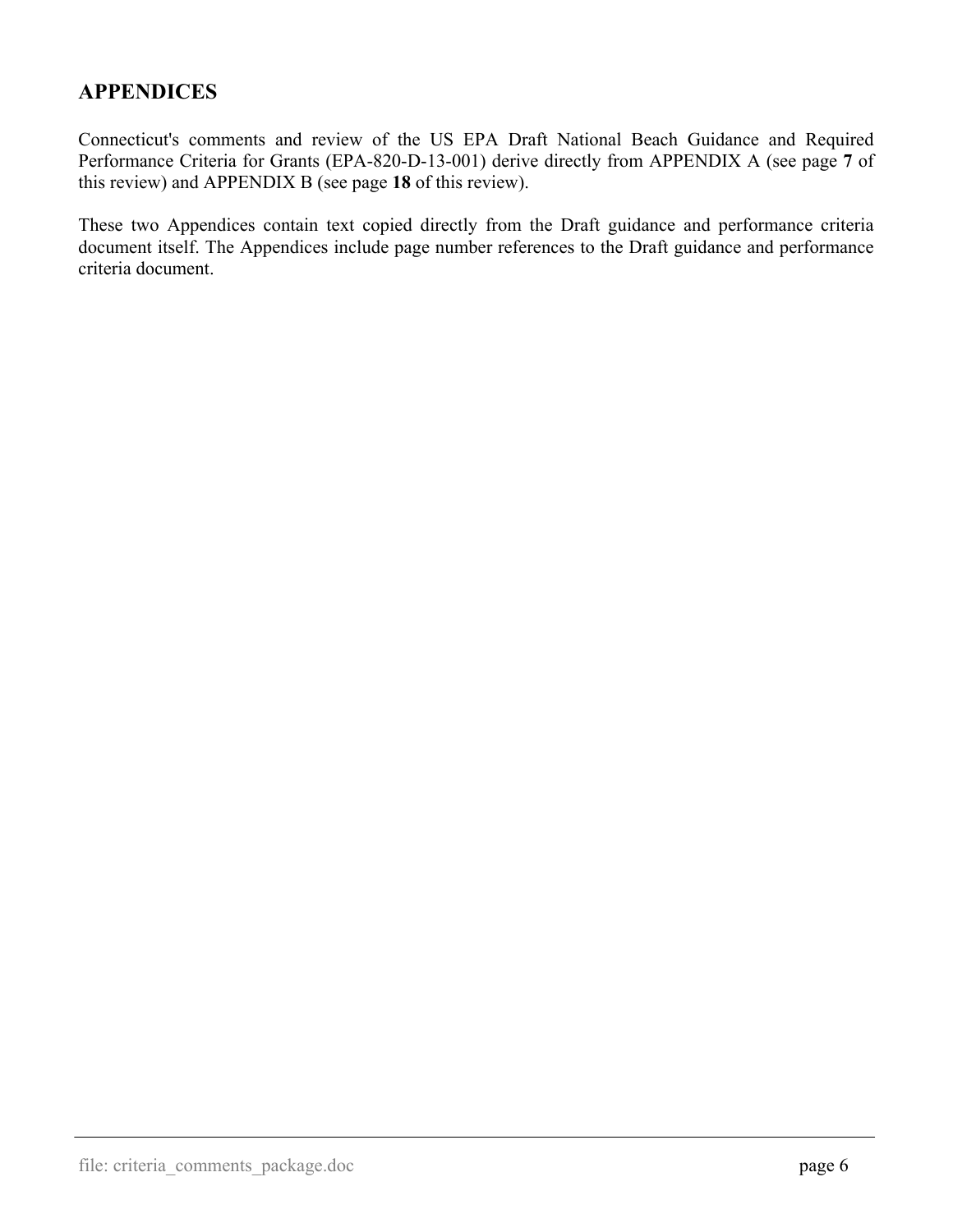## <span id="page-9-0"></span>**APPENDIX A: REQUIREMENTS AND PERFORMANCE CRITERIA REVIEW**

On April 18, 2014, US EPA issued its Draft National Beach Guidance and Required Performance Criteria for Grants (document identifier: EPA-820-D-13-001). A final version of this document will supersede earlier guidance and performance criteria published in 2002 by US EPA for the Beach Grant.



This Appendix section (A) focuses on the stated grant requirements *including* the ten performance criteria found in the Draft National Beach Guidance and Required Performance performance criteria found in the Draft National Beach Guidance and Required Performance Criteria for Grants (document identifier: EPA-820-D-13-001).

#### **HOW THIS REVIEW WAS ASSEMBLED**

This review of requirements and performance criteria consists of text referring directly to requirements *and* to the ten (10) performance criteria copied directly from the Draft guidance and performance criteria document and assembled here in one place. Some other text has been copied to this Appendix section because it is worthy of note. Page numbers in this Appendix section refer to page(s) in the Draft guidance and performance criteria document and are included for handy reference.

Comments or clarifying text not found originally in the Guidance will appear here in [brackets].

There are ten (10) performance criteria. References to them appear throughout the Draft guidance and performance criteria document. When text extracted from the Draft guidance and performance criteria document is associated with one or more of these performance criteria, the criteria will be identified by criteria number like this: **Performance criteria 1**

## **Chapter 1: Introduction**

- p. 5 This document replaces the June 2002 National Beach Guidance and Required Performance Criteria for Grants, and sets forth performance criteria for (1) ...and (2) promptly notifying the public of any exceedance or likely exceedance of applicable water quality standards for pathogen indicators for coastal recreational waters.
- p. 5 **EPA will use the performance criteria to determine whether a monitoring and notification program is eligible for an implementation grant under CWA section 406(b).**
- p. 5 Chapter 2 summarizes the basic requirements that an applicant **must meet** to receive a Beach Act implementation grant.
- p. 6 Chapter 4 discusses the performance criteria related to monitoring and assessment and provides detailed technical guidance
- p. 6 Chapter 5 describes the performance criteria and technical guidance related to a beach program's public notification and risk communication.
- p. 9 **It is important to note that FIB are not exclusively of fecal origin**, and they can be part of the natural microflora in the environment. FIB have also been shown to persist and even grow in sand, sediments, and soils; on plant surfaces; and within algal mats and biofilms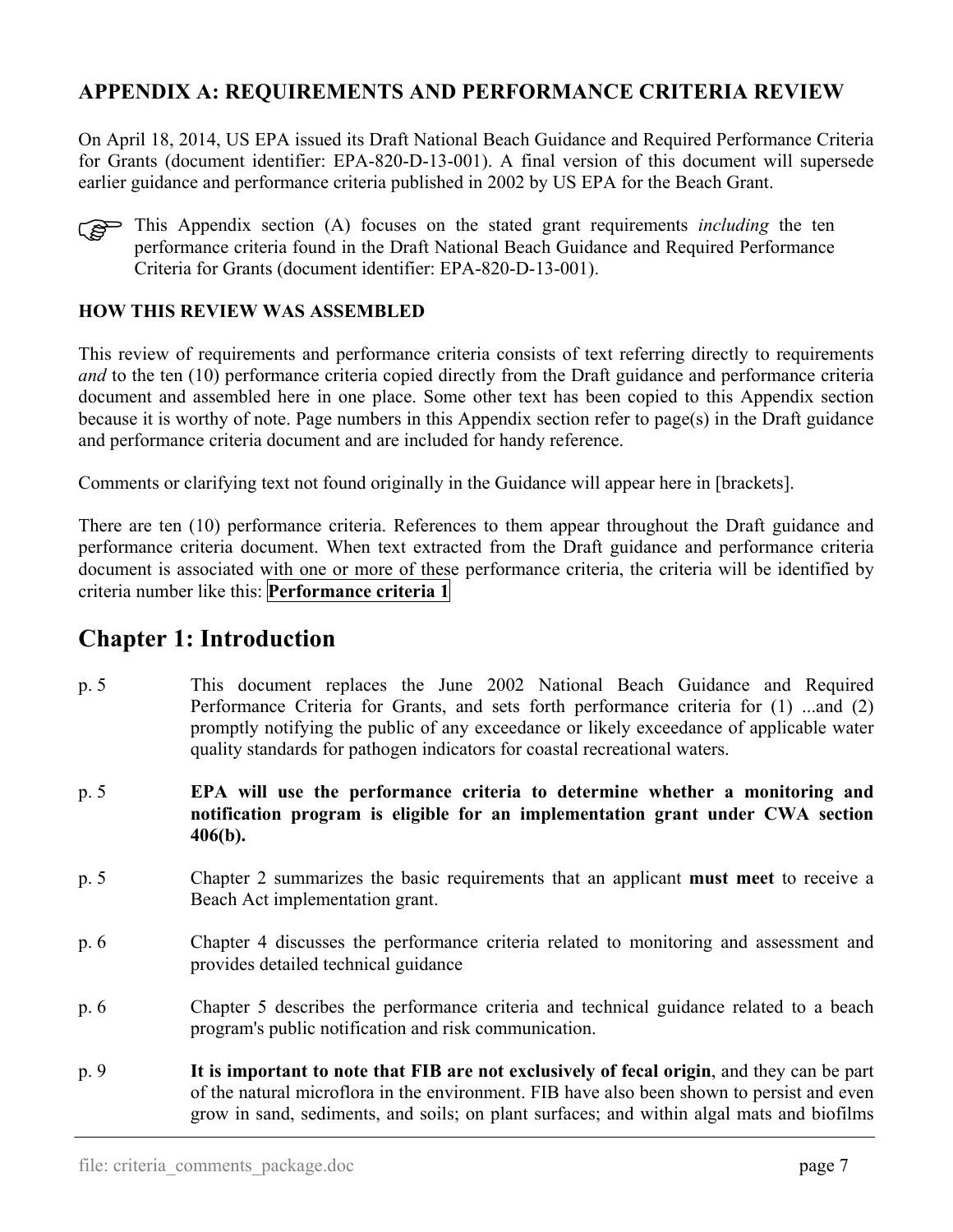(Byappanahalli and Ishii 2010; Byappanahalli et al. 2012; Verhougstraete et al. 2010). FIB from these nonfecal sources have not been demonstrated to be related to the potential for human illness. EPA recommends that beach managers understand the potential fecal sources in the watershed affecting their beach to most effectively protect the health of beachgoers. Performing a sanitary survey4 (section 3.4.1) of the beach watershed is a good step toward this goal, and EPA has made available surveys for both marine and freshwater beaches.

p. 12 States and tribes receiving grants under CWA section 406(b) **must take** a notification action on an exceedance or likely exceedance of the applicable water quality standard as a condition of receiving a grant. Beginning with FY 2014 beach grants that are awarded after this document is final, these states and tribes **must use** the Beach Action Value (BAV) in EPA's 2012 RWQC that corresponds to the 32 NEEAR gastrointestinal illness (NGI) per 1,000 recreators to trigger their notification actions. The BAV is a precautionary, conservative, do-not-exceed value that states and tribes receiving BEACH Act grants **must use** as their beach notification threshold. EPA is establishing this new grant performance criterion as an interim measure while states and tribes are developing new or revised RWQS. It is important to have a nationally consistent trigger for BEACH Act beach notification actions based on the same illness rate (i.e., 32 NGI per 1,000 recreators) until a state or tribe adopts and EPA approves new or revised water quality standards based on the 2012 RWQC. After a state or tribe receiving a grant under CWA section 406 adopts and EPA approves new or revised RWQS, requirements will be based on the content of the approved RWQS.

# **Chapter 2: Grants and Required Performance Criteria**

- p. 17 Beginning with FY 2014 beach grants that are awarded after this document is final, states and tribes **must meet** the performance criteria in this document in order to receive a grant under section 406(b).
- p. 17 EPA's statutory authority to award grants under section 406(b) of the BEACH Act includes a series of **conditions and requirements** for developing and implementing a beach monitoring and notification program funded by the grant.
- p. 17 EPA has **10 performance criteria** for implementing monitoring, assessment, and notification programs based on the requirements in CWA section 406. To be eligible for a grant to implement a monitoring and notification program, the state's or tribe's program **must be consistent with** the applicable performance criteria. FY 2014 beach grants awarded before this document is final **must be consistent with** the performance criteria in the 2002 National Beach Guidance and Required Performance Criteria for Grants. Beach grants for FY 2014 and beyond that are awarded after this document is final **must be consistent with** the performance criteria in this document.
- p. 18 **Performance criterion 1 requires** a state or tribe to develop a risk-based beach evaluation and classification process and apply it to its coastal recreation waters. The plan **must describe** the factors used in the state's or tribe's evaluation and classification process and explain how the state's or tribe's coastal recreation waters are ranked as a result of the process. That process **must result** in a list of specific coastal recreation waters adjacent to beaches or similar points of access used by the public.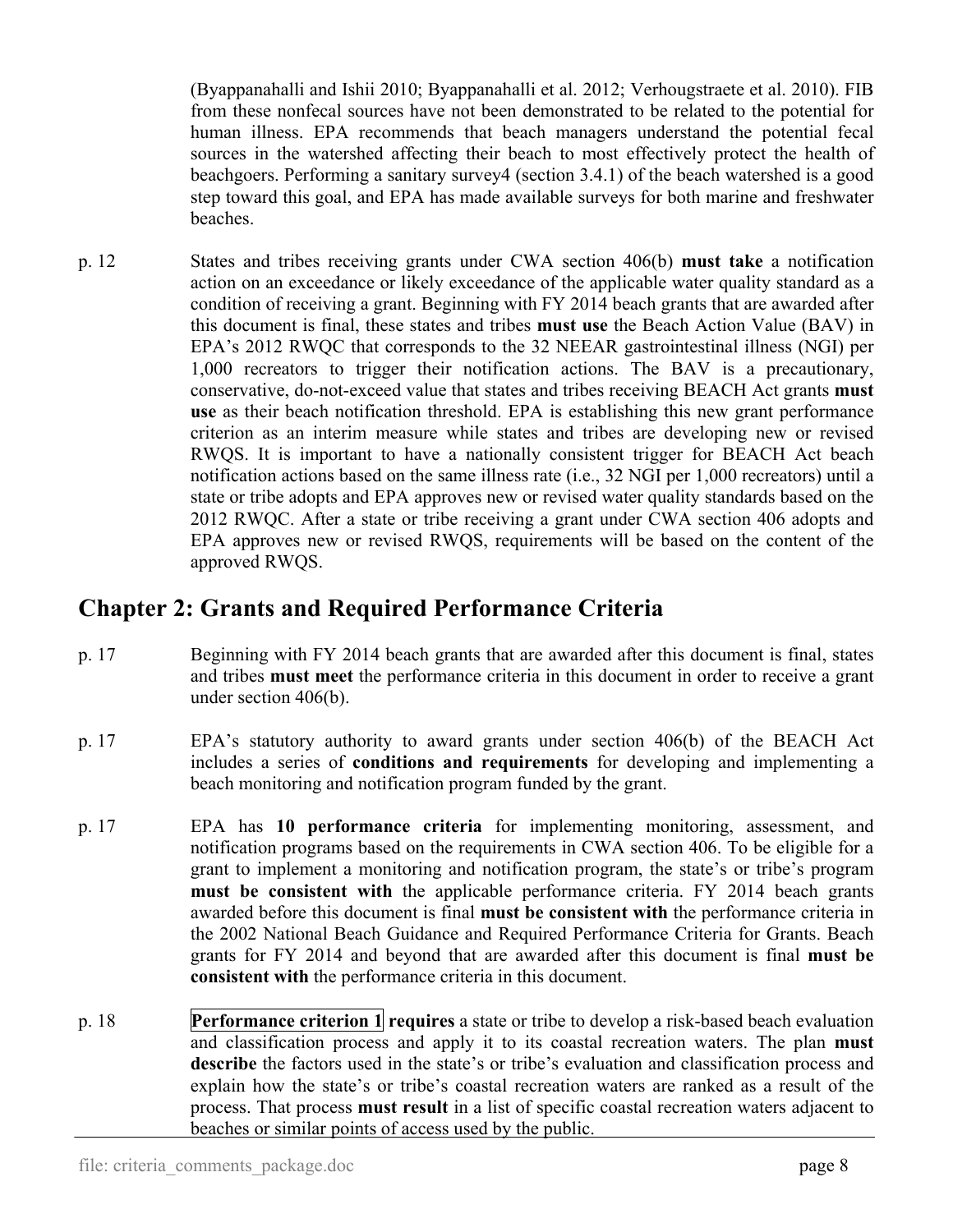- p. 18 **Performance criterion 2 requires** a state or tribe to develop a tiered monitoring plan. The plan **must adequately address** the frequency and location of monitoring and the assessment of coastal recreation waters on the basis of the periods of recreational use of the waters, the nature and extent of use during certain periods, the proximity of the waters to known point and nonpoint sources of pollution, and any effect of storm events on the waters. There are three new considerations added to the basis for developing the tiered monitoring plan.
- p. 19 **Performance criterion 3 requires** a state or tribe to develop detailed assessment methods and procedures. States and tribes **must adequately address** and submit to EPA methods for detecting levels of pathogens and pathogen indicators that are harmful to human health in coastal recreation areas. States and tribes **must also provide** documentation to support the validity of methods other than those that EPA validated or approved. Finally, states and tribes **must identify and submit** to EPA assessment procedures for identifying short-term increases in pathogens and pathogen indicators that are harmful to human health in coastal recreation areas, including a new requirement to make beach notification decisions using a BAV.
- p. 19 **Performance criterion 4 requires** states and tribes to develop a mechanism to collect and report monitoring data in timely reports. States and tribes **must report** their monitoring data to the public in a timely manner, including posting on a website. They **must report** their monitoring data to EPA at least annually or at a frequency required by the EPA Administrator. EPA encourages states to coordinate closely with local governments to ensure that monitoring information is submitted consistently. Reported data **must be consistent with** the list of required data elements -

(see http://water.epa.gov/grants\_funding/beachgrants/datausers\_index.cfm).

- P. 19 **Performance criterion 5 requires** a state to document any delegation of monitoring responsibilities that might have been made to local governments. If monitoring responsibilities are delegated to local governments, the state grant recipient **must describe** the process by which the state may delegate to local governments responsibility for implementing the monitoring program.
- p. 18 **Performance criterion 6 requires** that a state or tribe develop a public notification and risk communication plan. The plan **must describe** the state's or tribe's public notification efforts and measures to inform the public of the potential risks associated with water contact activities in the coastal recreation waters that do not meet applicable water quality standards. The state or tribe **must adequately identify** measures to promptly communicate the occurrence, nature, location, pollutants involved, and extent of any exceedance or likelihood of exceedance of applicable water quality standards for pathogens and pathogen indicators. The state or tribe **must identify** how it will promptly communicate that information to EPA. States **are responsible for** identifying how they will promptly communicate the failure to meet applicable standards to a designated official of the local government in the area adjoining the coastal recreation waters with water quality problems.
- p. 20 **Performance criterion 7 requires** that a state or tribe give notice to the public when coastal recreation waters are not meeting or are not expected to meet applicable water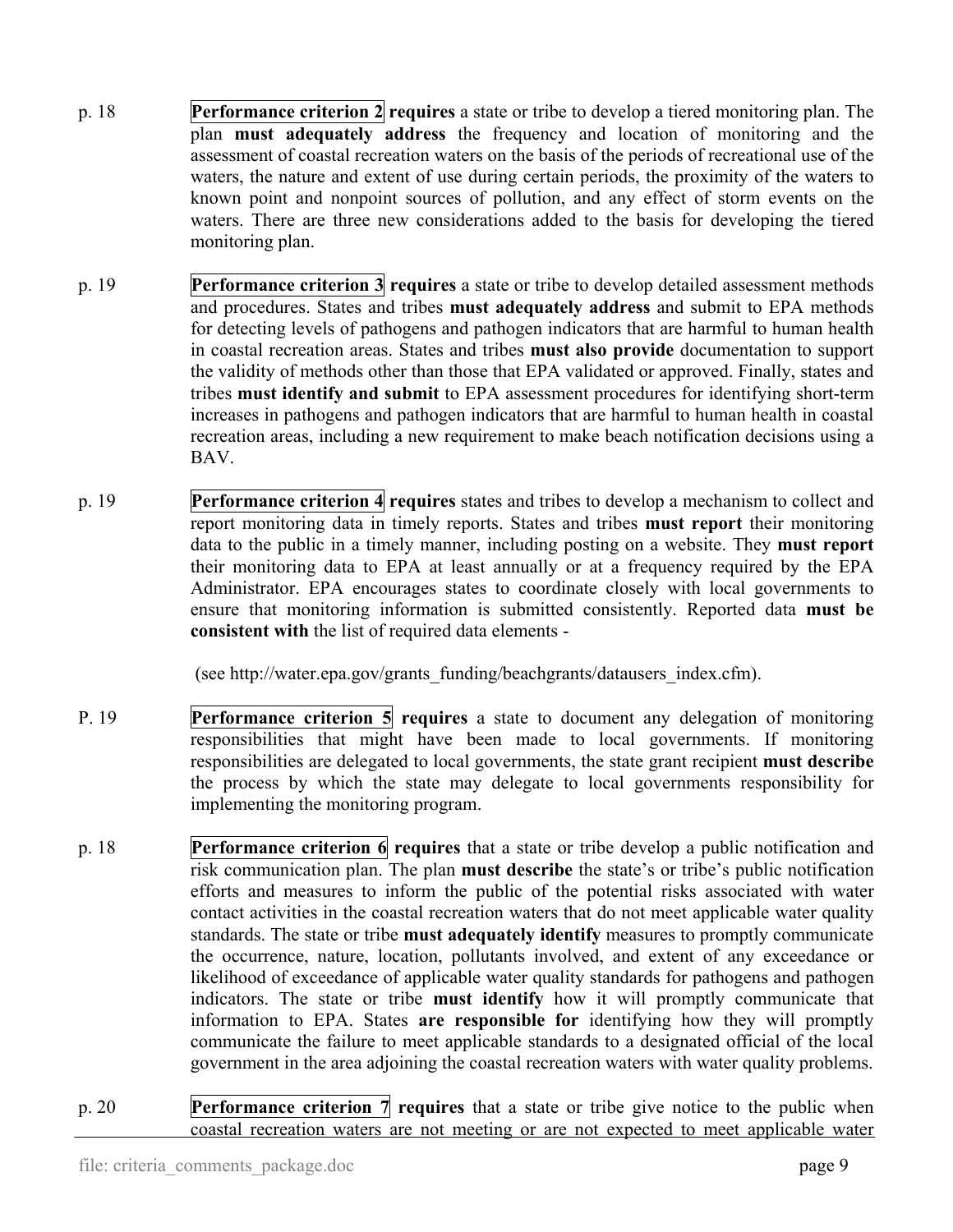quality standards for pathogens and pathogen indicators. A state or tribe **must post signs** at beaches or similar points of access, or provide functionally equivalent communication measures that are sufficient to give notice to the public that the coastal recreation waters are not meeting or are not expected to meet applicable water quality standards for pathogens and pathogen indicators.

- p. 20 **Performance criterion 8 requires** that states and tribes compile their notification plans into timely reports. States and tribes **must report** to EPA the actions they have taken to notify the public when water quality standards are exceeded.
- p. 20 **Performance criterion 9 requires** that states describe any notification responsibility they have delegated or intend to delegate to local governments. The state **must describe** the process by which the state may delegate to local governments responsibility for implementing the notification program.
- p. 20 **Performance criterion 10 requires** that states and tribes provide the public with an opportunity to review the program through public notice and provide an opportunity to comment. This is not a one-time requirement; public input must be sought whenever a state or tribe makes changes to its beach program. If a state or tribe changes its List of Beaches, beach ranking, or other elements of its monitoring and notification program, the public **must have** an opportunity to review the changes before implementation.

 The public evaluation can be accomplished through notice and public comment, meetings, forums, or workshops. For example, when classifying and ranking beaches, it is beneficial to gather input from members of the community regarding the recreational waters they would like monitored.

p. 21 The BEACH Act authorizes EPA to make grants to local governments for developing and implementing monitoring and notification programs only if EPA determines that the state or tribe is not implementing a program that meets the requirements of the statute. Erie County, Pennsylvania, is the only local government currently receiving a BEACH Act grant.

# **Chapter 3: Risk-based Beach Evaluation and Classification Process**

- p. 23 Conducting a risk-based beach evaluation and classification process **is required** for BEACH Act grantees. **EPA may only award BEACH Act grants to implement a monitoring and notification program if (1) the grant recipient prioritizes the use of grant funds for particular coastal recreation waters based on the use of the water and the risk to human health presented by pathogens and pathogen indicators, and (2) if the grant recipient makes available to EPA the factors used to prioritize the use of funding** (CWA  $406(b)(2)(A)$  (ii) and (iii)).
- p. 23 **Performance criterion 1** (introduced in chapter 2) addresses the beach evaluation and classification process that states and tribes **must conduct.**

 States and tribes may develop their own evaluation and classification approach, but they **must address** these requirements.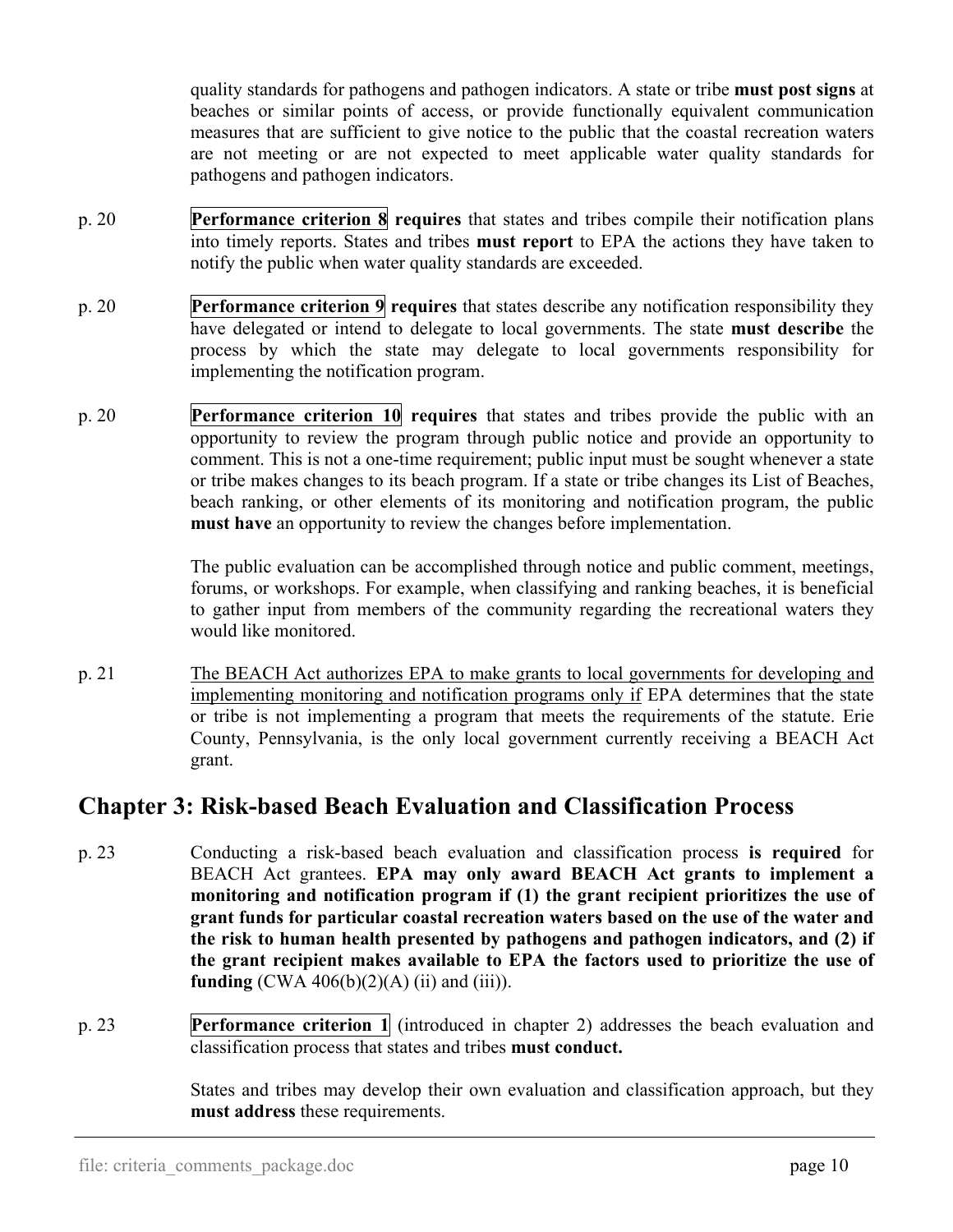#### **General requirement**

 Specific requirements Risk-based Beach Evaluation and Classification Process (**Performance Criterion 1**). The state or tribe **must develop** a risk-based beach evaluation and classification process and apply it to the state's coastal recreation waters. A state or tribal program **must describe** the factors used in its evaluation and classification process and explain how its coastal recreation waters are ranked as a result. The process **must result** in a List of Beaches.

#### **Specific requirements**

- **Identify** factors used to evaluate and rank beaches.
- **Identify** state or tribal coastal recreation waters.
- **Notify** EPA at least annually, if the List of Beaches changes significantly because of revised beach rankings or changes to monitoring and notification requirements and considerations.
- **Provide** for public review of the risk-based rank and classification.
- pp. 24 36 [How to classify, evaluated and rank beaches in detail]

# **Chapter 4: Beach Monitoring**

- p. 37 [**Beach Monitoring** section starts]
- p. 38 **Performance Criteria** [for beach monitoring plan: Performance criteria 2, 3, 4, 5]

**Performance criterion 2** includes the following new considerations when developing a tiered monitoring plan:

- States and tribes **must now consider** this historical data when developing a tiered monitoring plan.
- ..states and tribes **must now consider** when developing tiered monitoring plans whether qPCR might be appropriate at specific sites.
- ...states and tribes **must now consider** when developing tiered monitoring plans whether predictive models might be appropriate at specific sites.

#### p. 39 [**Performance criteria 2; Specific requirements**]

- Adequately prioritize, in the tiered monitoring plan, the frequency, locations, and methods of monitoring and assessment of coastal waters based on:
	- o A review of existing monitoring data.
	- o Periods of recreational use of the waters.
	- o The nature and extent of use of the waters.
	- o The proximity to known point and nonpoint sources of pollution.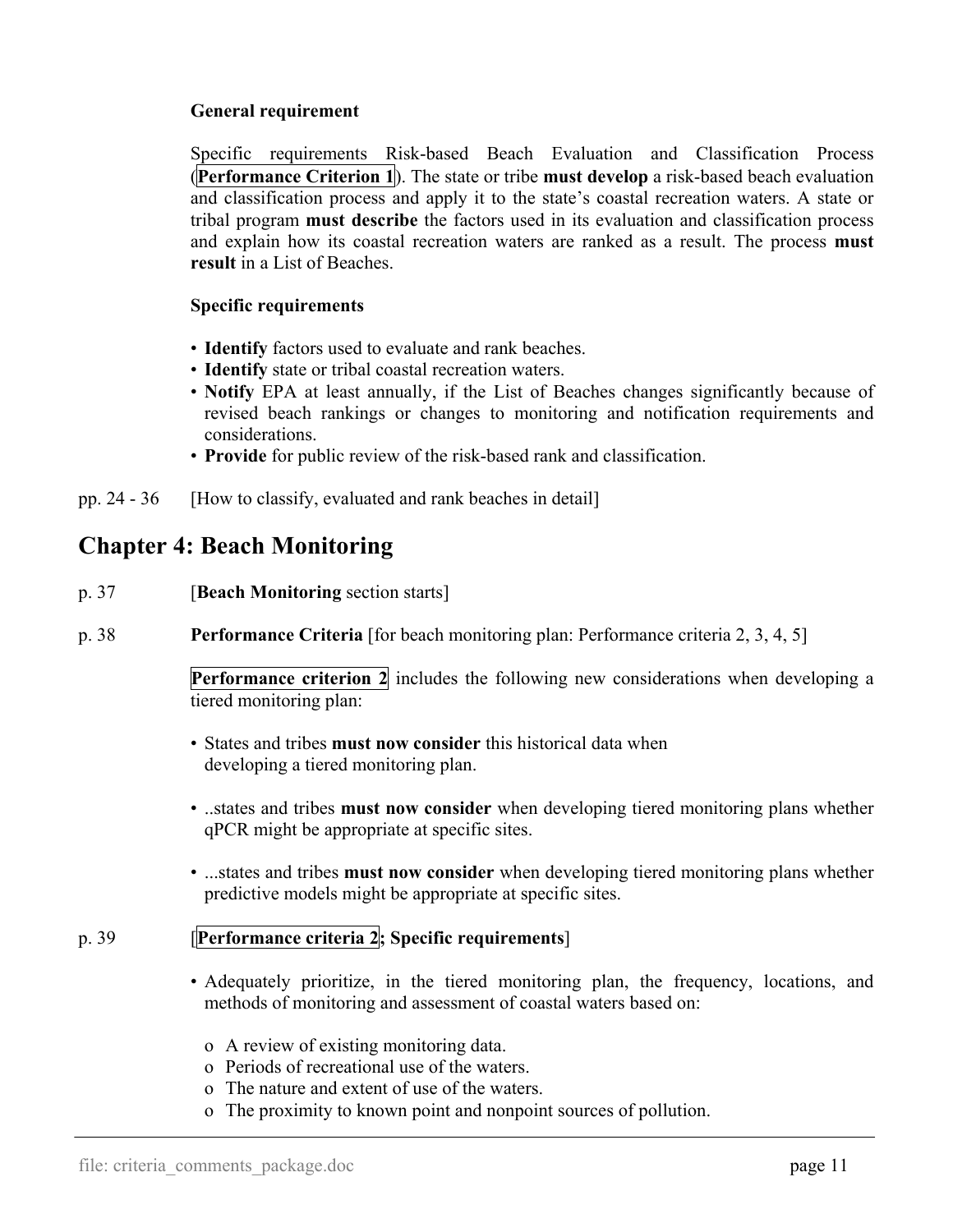- o The effect of storm water runoff on the waters.
- o The appropriateness of qPCR methods.
- o The potential use of predictive tools.
- Provide for public review of the tiered monitoring plan.
- Develop appropriate quality control (QC) policies and procedures and submit adequate quality management plans (QMPs) and quality assurance project plans (QAPPs) to EPA for approval.

### p. 39 [**Performance criteria 3; Specific requirements**]

- Submit to EPA methods for characterizing water quality relative to human health in coastal recreation areas.
- Provide documentation of the performance of methods other than those that EPA recommended or approved or validated.
- Identify and submit to EPA assessment procedures for identifying short-term increases in FIB densities that indicate risk to human health in coastal recreation waters.
- Before adoption and EPA approval of RWQS based on the 2012RWQC, make beach notification decisions using a BAV corresponding to 32 NGI per 1,000 recreators as the beach notification threshold.
- After adoption and EPA approval of RWQS based on the 2012 RWQC, make beach notification decisions using a BAV corresponding to the illness rate of the approved RWQS as the beach notification threshold.

#### p. 39 [**Performance criteria 4; Specific Requirements**]

- Make monitoring data available to the public, including posting on a website.
- **Report monitoring data to EPA at least annually or at a frequency that the EPA Administrator determines.** Reported data must be consistent with the reporting requirements specified at:

[http://water.epa.gov/grants\\_funding/beachgrants/datausers\\_index.cfm.](http://water.epa.gov/grants_funding/beachgrants/datausers_index.cfm)

### [**Performance criteria 5; Specific Requirement**]

• If a state delegates monitoring responsibilities to local governments, the state grant recipient **must describe** the process that the state follows.

p. 40 This section describes the *required elements* of a tiered monitoring plan and discusses quality assurance *requirements* and recommendations.

> A BEACH Act grant-funded program **must prioritize** the use of grant funds for monitoring on the basis of the use of the waters and the risk to human health.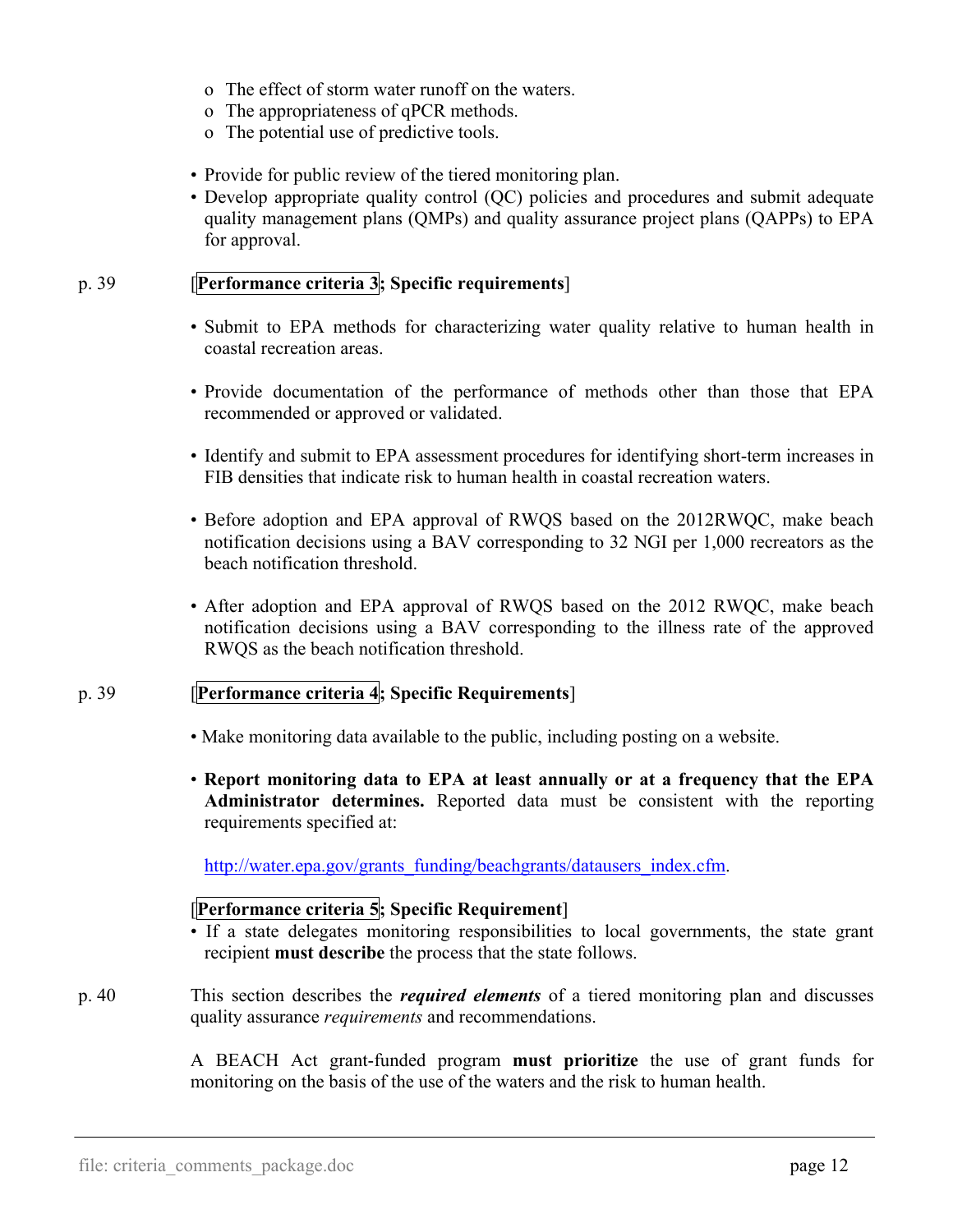The specific elements of monitoring plans will vary according to these factors, local practices and policies, and the extent and nature of available resources. Regardless of the approach taken, states and tribes **must demonstrate** how the plan meets the performance criterion for an adequate tiered monitoring plan.

- p. 42 States and tribes **must determine** which beaches to monitor and which beaches not to monitor using an analysis of their recreational waters based on the degree of recreational use of the adjacent water body and risk to human health posed by known or unknown sources and historical variable water quality.
- p. 42 43 To best protect public health, the states and tribes **must evaluate** the tradeoffs of monitoring more beaches less frequently or fewer beaches more frequently based on degree of use of the beach, risk to human health, and other considerations.

### [**Performance criteria 2; worthy of note**]

 States and tribes **must submit** documentation of the quality system for review and approval by the EPA Grants Officer and the EPA QA officer, or an approved designee, before environmental measurements (primary or secondary) are taken. States and tribes should contact the EPA Regional QA officer for more detailed guidance tailored to their grant.

p. 43 To comply with 40 CFR 31.45, grant recipients **must develop** and implement QA practices consisting of policies, procedures, specifications, standards, and documentation necessary to produce data of sufficient quality to meet project objectives and to minimize loss of data due to out-of-control conditions or malfunctions.

> The consultation with EPA regional officials **should determine** what documentation is sufficient to describe the quality system used for their beach monitoring and notification programs and should consider a variety of quality management topics, including but not limited to the following:

> • Ensuring that QA procedures are consistent with EPA's Policy Directive Number FEM-2012-02, Policy to Assure the Competency of Organizations Generating Environmental Measurement Data under Agency-Funded Assistance Agreements. A copy of the policy is available online at:

[http://www.epa.gov/fem/pdfs/competency-policy-aaia-new.pdf.](http://www.epa.gov/fem/pdfs/competency-policy-aaia-new.pdf)

• Developing a QAPP or equivalent documentation for their beach monitoring and notification programs. A QAPP is a commonly used form of documentation for primary data collection. It is a technical planning document that defines the objectives of a projector continuing operation and the methods, organization, and quality management activities necessary to meet the project or operation goals. It serves as the blueprint for implementing the data collection activity to ensure that the program's technical and quality goals are met. It also provides the necessary link between the required data quality constraints and the sampling and analysis activities to be conducted. A QAPP typically details the technical activities and QA and QC procedures that should be implemented to ensure that the data meet the specified standards. The QAPP should be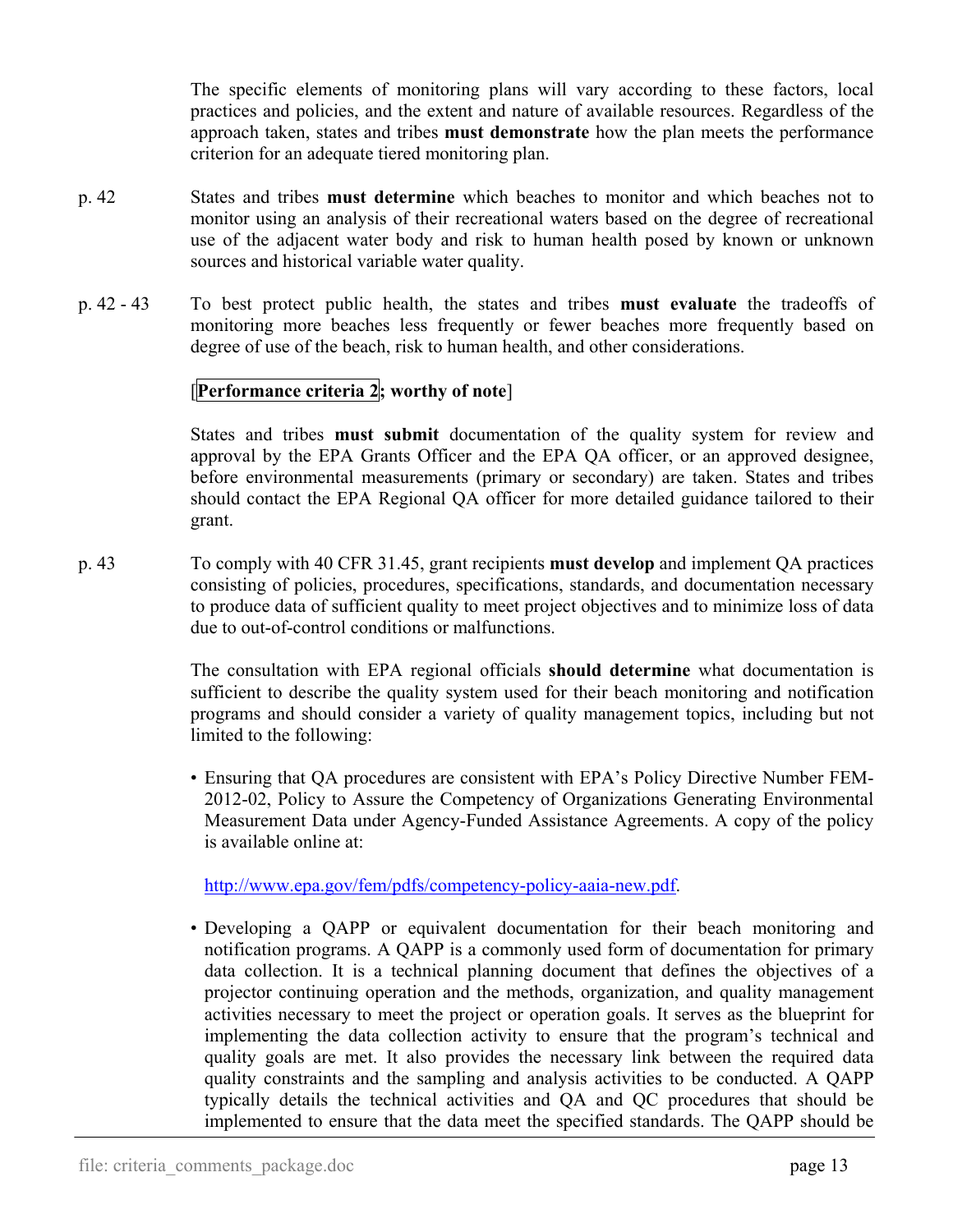implemented to ensure that data collected and analytical data generated are complete, accurate, and suitable for the intended purpose

- Consideration of standard operating procedures (SOPs), which can be included as attachments to the tiered monitoring plan or QAPP, can be used to present in detail the method for a given technical operation, analysis, or action in sequential steps. An SOP includes specific sites, sampling locations, equipment, materials, and methods; QA and QC procedures; and other factors necessary to perform sampling, analysis, and notification.
- Addressing other tasks identified by EPA regional officials.
- pp. 44 56 [Factors to consider when developing a monitoring plan]
- pp. 56 62 Methods and Assessment Procedures (**Performance Criterion 3**) [describes EPA approved analytic methods and how to deploy them for RWQ monitoring]
- p. 62 States, tribes, and local governments **must report** their monitoring data to the public in a timely manner, **including** posting the data on a publicly available website. This new requirement will help to ensure that water quality data are widely available in a timely manner.
- p. 62 EPA **recommends** that managers use procedures to verify whether the microbiological sample collection and analyses have correctly estimated the densities of indicator bacteria, to ascertain whether requirements for a specified use of the results have been fulfilled, and to determine how the data should be interpreted for decision making.
- pp.  $62 63$  [describes how to approach data validation and verification]
- pp. 64 67 EPA encourages states and tribes to use predictive tools as a means of delivering timely estimates of water quality at beaches and to make beach notification decisions.

#### pp. 67 - 72 **2012 Recreational Water Quality Criteria**

p. 70 EPA **is requiring** a new grant condition for FY 2014 grants awarded after this document is final and beyond, that states and tribes use the BAV as a precautionary, conservative measure to protect public health. Prior to a state or tribe adopting and EPA approving new or revised WQS, the state or tribe must use the BAV in EPA's 2012 RWQC that corresponds to 32 NGI per 1000 recreators for one of the two recommended indicator/method combinations (enterococci or E. coli by culture) or qPCR (on a sitespecific basis and with the appropriate analyses (See section 4.4.2.3)) as the threshold value for determining whether to take a beach notification action.

> After a state or tribe has adopted and EPA approves new or revised RWQS, the **state or tribe must use** one of the following BAVs in its beach monitoring and notification program: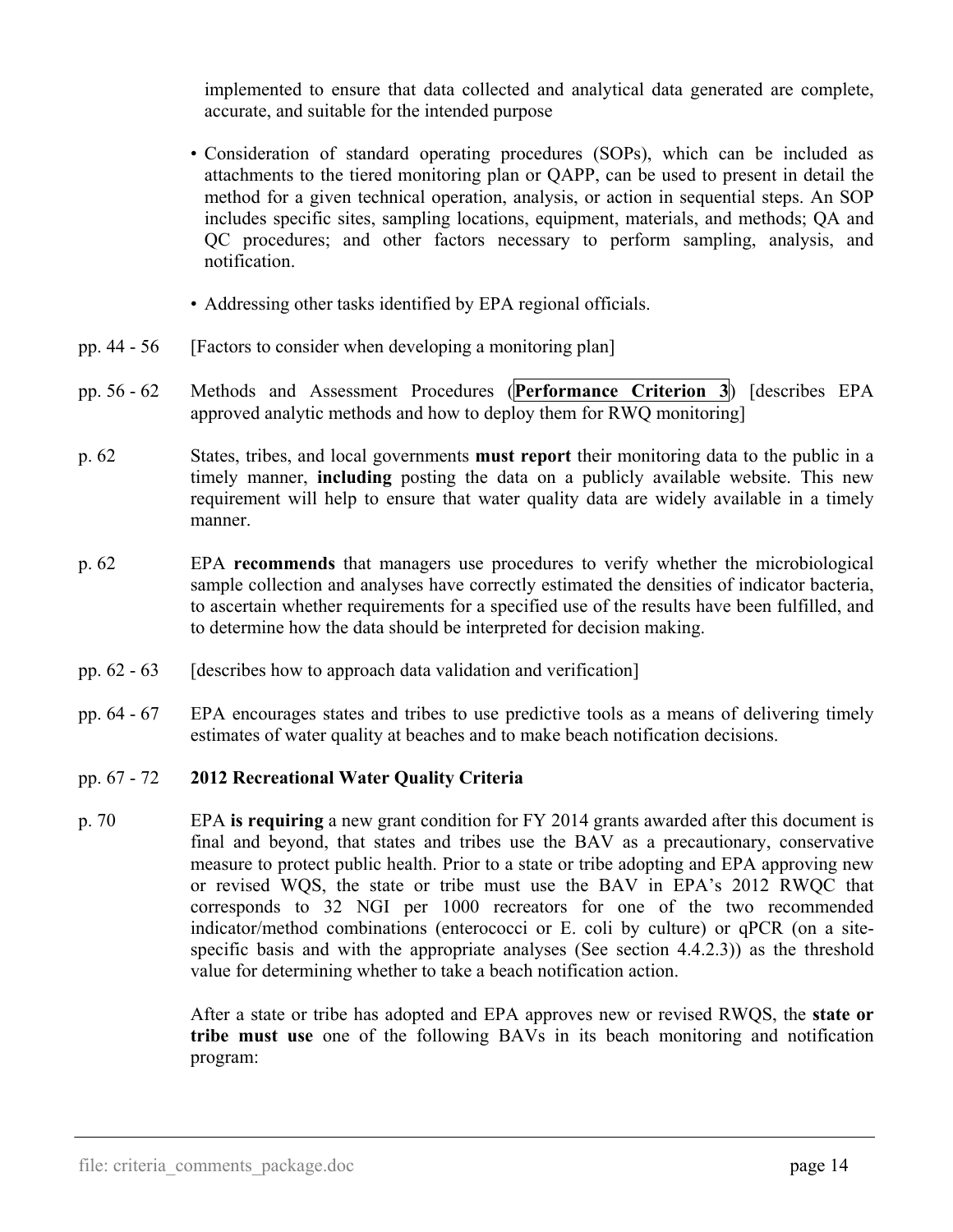- "If the EPA-approved state or tribal WQS is one of EPA's 2012 RWQC recommendations for enterococcus or E. coli as measured by culture, the state or tribe **must use** the BAV in EPA's 2012 RWQC that corresponds either to 32 NGI per 1000recreators or 36 NGI per 1000 recreators for one of the two recommended indicator/method combinations (enterococci or E. coli by culture) or qPCR (on a sitespecific basis and with the appropriate analyses (See section 4.4.2.3.)) as the threshold value for determining whether to take a beach notification action.
- "If the EPA-approved state or tribal WQS is not one of EPA's 2012 RWQC recommendations for enterococci or E. coli as measured by culture, the state or tribe must use a BAV that is a daily threshold value, calculated to be at least as stringent as the BAV in EPA's 2012 RWQC (i.e., represents at most the 75th percentile value from the state's or tribe's chosen water quality distribution or other relevant metric) as the threshold value for determining whether to take a beach notification action. Table 4.5 lists BAVs for culturable enterococci for fresh and marine waters, culturable E. coli (for fresh water only), and the Enterococcus spp. qPCR Method 1611 for fresh and marine waters. It also shows which thresholds BEACH Act states and tribes could use, depending on whether they had approved RWQS in place.

#### p. 72 **Delegation of Monitoring Responsibilities (Performance Criterion 5)**

 If a state delegates monitoring responsibilities to local governments, **performance criterion 5 requires** the state grant recipient to describe the process by which the state may delegate these responsibilities to local governments and document any specific delegated responsibilities. States must notify EPA annually if there are any changes in delegated responsibilities.

# **Chapter 5: Public Notification and Risk Communication**

- p. 77 To the extent possible, states and tribes should be moving toward same-day notification of exceedances and prompt reporting by using tools that provide rapid results (i.e., rapid analytical methods and predictive models) and tools that facilitate rapid communication of those results (e.g., electronic notification and real-time reporting).
- p. 77 This guidance reflects those goals in the addition of **three new specific requirements** under the performance criteria. These requirements apply to states and tribes that receive grants under CWA section 406 after this document is final:
	- **Performance criterion 2**, Tiered Monitoring Plan, **now requires** that states and tribes consider the potential use of predictive tools when developing a tiered monitoring plan.
	- **Performance criterion 2**, Tiered Monitoring Plan, **now requires** that states and tribes consider the appropriateness of qPCR methods when developing a tiered monitoring plan.
	- **Performance criterion 4**, Monitoring Report Submission, **now requires** that states and tribes make monitoring data available in a timely manner to the public on a website.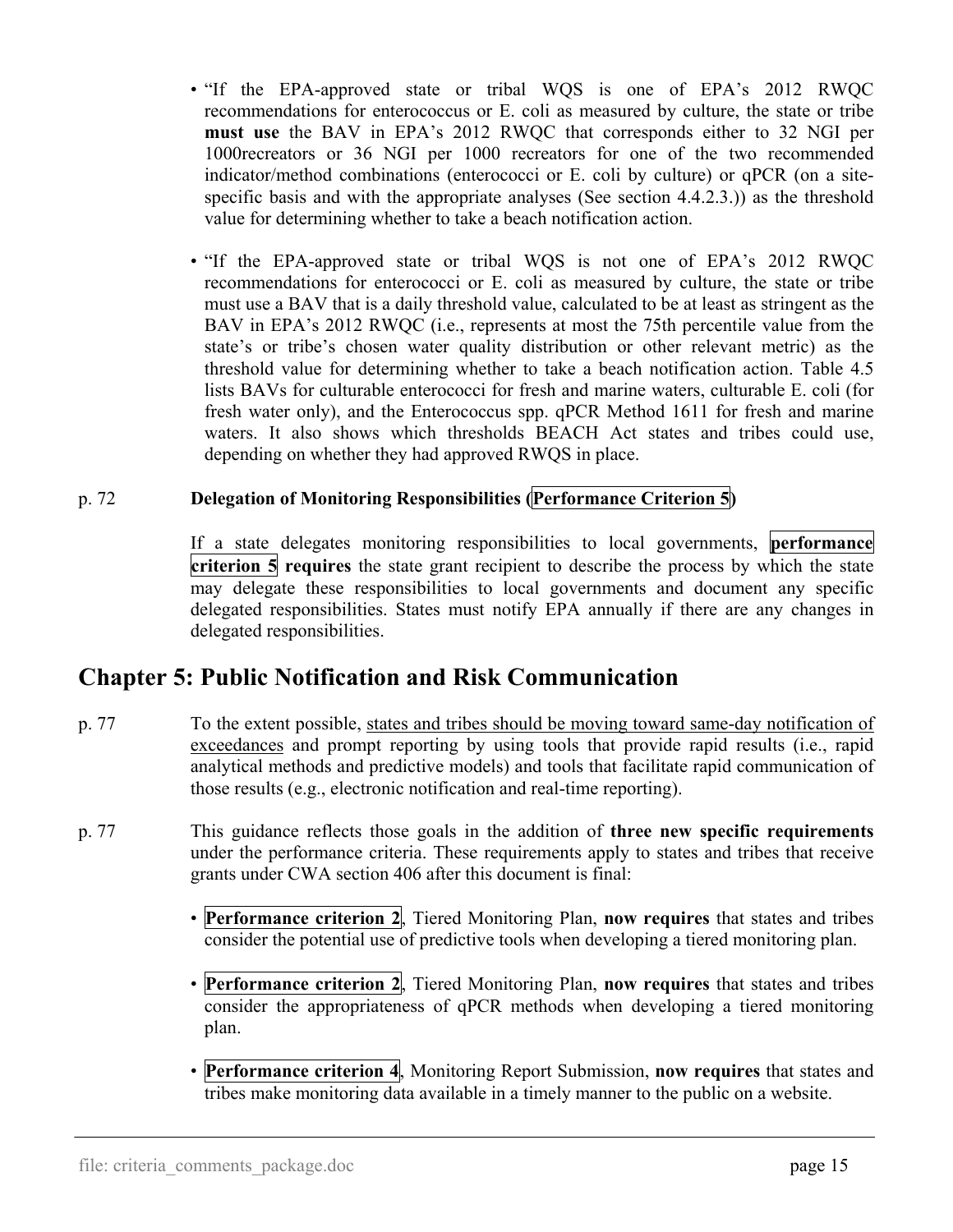- pp. 77 **Performance criteria 6 through 9** describe the **four requirements** for a public notification and risk communication program.
	- Public Notification and Risk Communication Plan (**Performance criterion 6**).
	- Actions to Notify the Public (**Performance criterion 7**).
	- Notification Report Submission (**Performance criterion 8**).
	- Delegation of Notification Responsibilities (**Performance criterion 9**).

[Here are the details....]

#### **Public Notification and Risk Communication (specific requirements)**

- **Identify** measures to notify EPA and local governments (if applicable) when indicator bacteria levels exceed a beach notification threshold.
- **Identify** measures to notify the public when a beach notification threshold has been exceeded by posting a sign or functional equivalent.
- **Identify** measures that inform the public of the potential risks associated with water contact activities in the coastal recreation waters that do not meet applicable water quality standards.
- **Provide** for public review of the public notification and risk communication plan.

#### **Actions to Notify the Public (specific requirements)**

- Promptly issue a public notification for exceedance of the beach notification threshold when there is no reason to doubt the accuracy of the sample.
- If there is a reason to doubt the accuracy of the first sample, the state agency may resample before issuing a notification.

#### **Notification Report Submission**

• States and tribes must report to EPA at least annually, or at a frequency the EPA Administrator determines, on the occurrence, nature, location, pollutants involved, and extent of any exceedances of any water quality standards for pathogens and pathogen indicators.

#### **Delegation of Notification Responsibilities**

• States must identify any local governments to which they have delegated responsibility for implementing a notification program and describe the process by which the state may delegate such authority.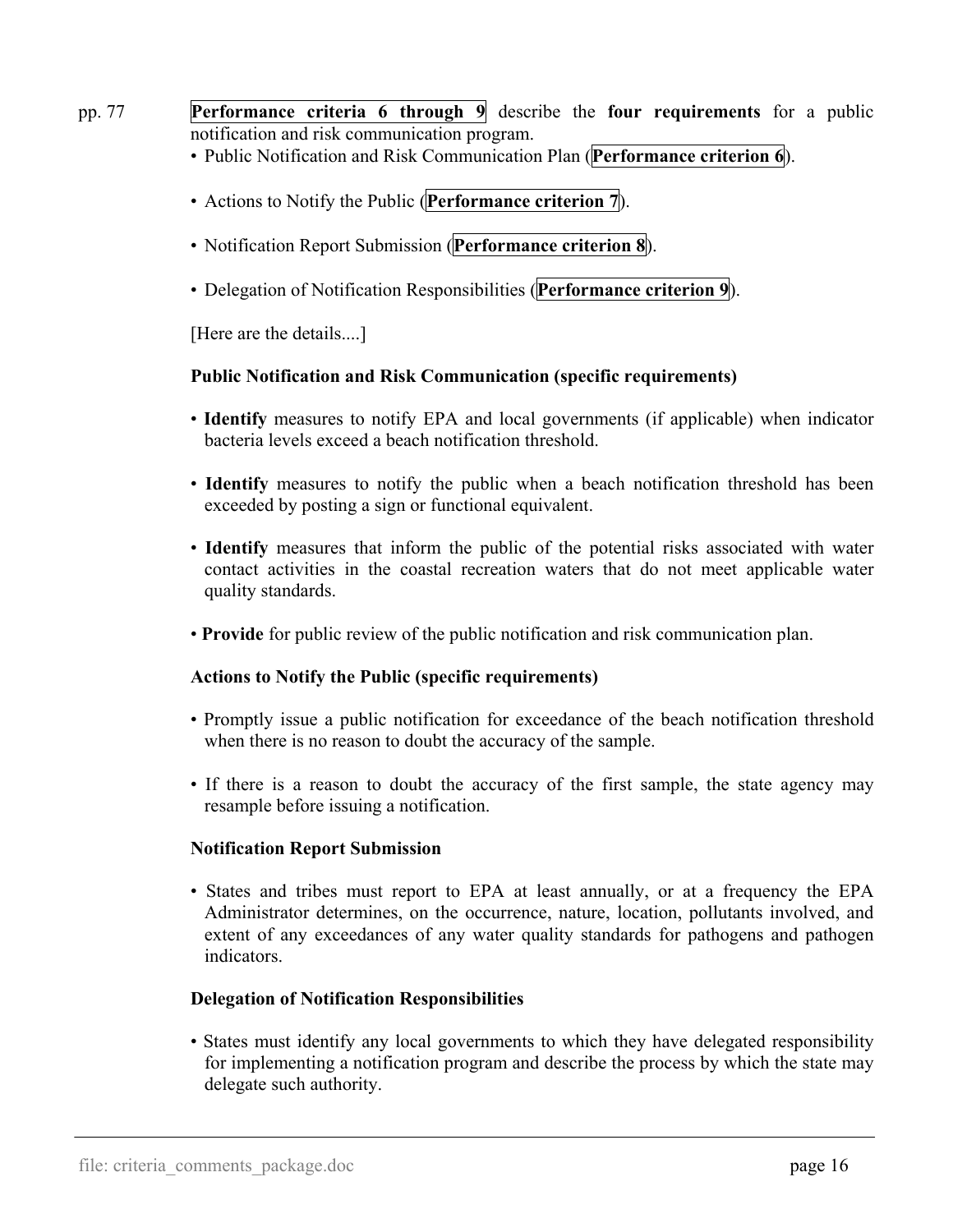p. 86 If a sample indicates that there is an exceedance or a likely exceedance of a water quality standard or other notification threshold value, the state or tribe **must immediately issue** a public notification according to the policy and procedures established in the public notification and risk communication plan *unless there is a reason to doubt the accuracy of the first sample. If there is doubt (based on predefined QA measures), the responsible agency should resample.*

If the decision is to notify the public, EPA *recommends* the following actions:

- Prompt notification of the owner, manager, or operator and/or the lifeguards. When sample results indicate an exceedance of a beach notification threshold, the appropriate agency **must promptly notify** the beach manager/operator and appropriate staff members (e.g., lifeguards). This approach ensures that the responsible authorities know that action should be taken to ensure the safety of the beach employees.
- Prompt public notification. The appropriate agency **must promptly notify** the public of an exceedance of a beach notification threshold—by either a sign or functional equivalent (see section 5.4). Notification typically should occur at the point of beach access. States and tribes **must promptly issue** a notification when there is an exceedance of a beach notification threshold based on modeling results or a preemptive threshold.
- p. 87 Programs funded with BEACH Act grants must notify the public (i.e., post signs or use functionally equivalent communication measures) of an exceedance of a beach notification threshold.
- p. 93 **Performance criterion 8 requires** grant recipients to compile their notification activities and report them in a timely manner. States and tribes must report their notification data to EPA at least annually.

**Performance criterion 9 requires** state grant recipients to describe any delegation of notification responsibilities to local governments. States must notify EPA, at least annually, of changes in any delegation of responsibilities.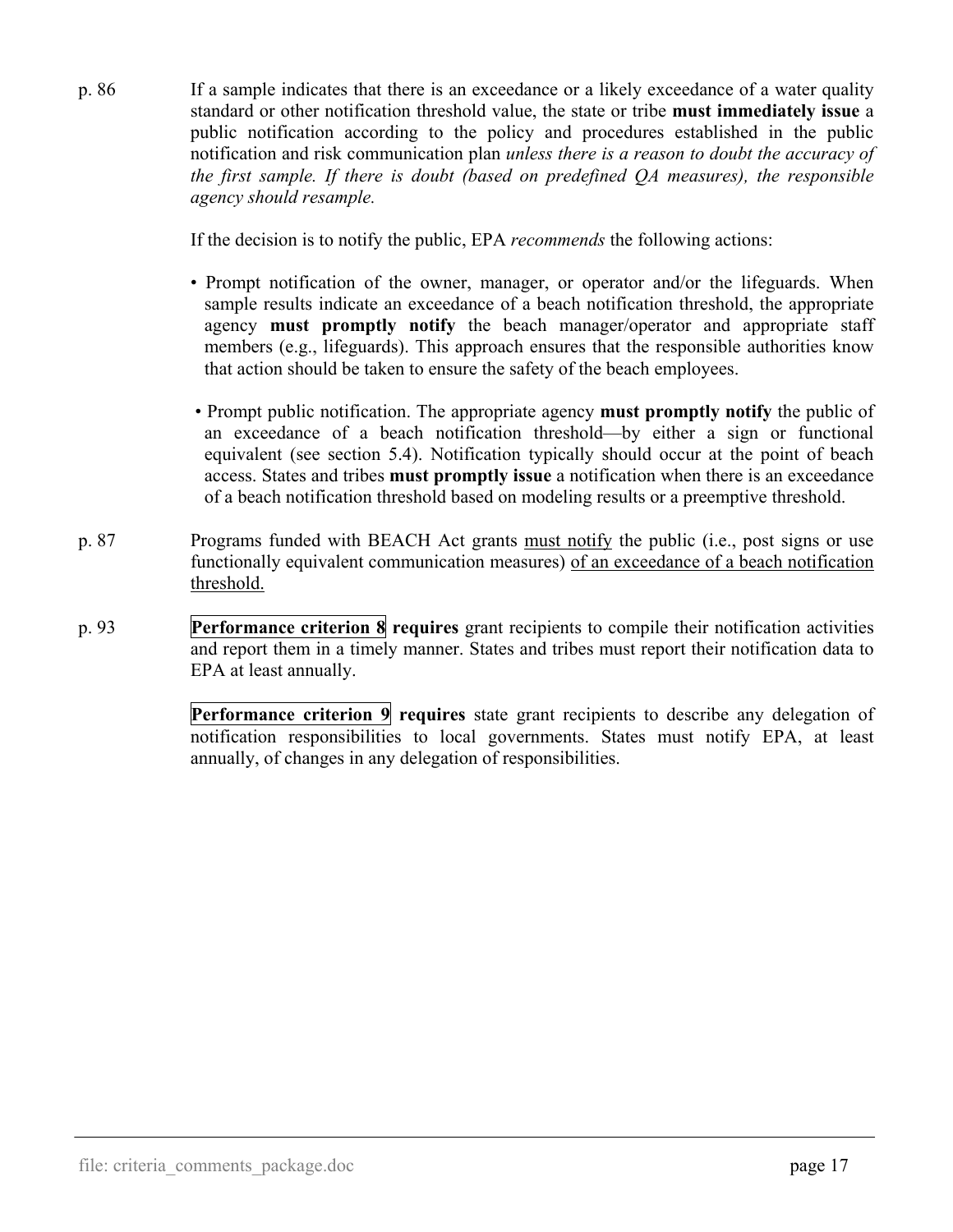# <span id="page-20-0"></span>**APPENDIX B: PERFORMANCE CRITERIA REVIEW**

On April 18, 2014, US EPA issued its Draft National Beach Guidance and Required Performance Criteria for Grants (document identifier: EPA-820-D-13-001). A final version of this document will supersede earlier guidance and performance criteria published in 2002 by US EPA for the Beach Grant.



This Appendix section (B) focuses exclusively on the ten  $(10)$  performance criteria and assembles all references to them found in the Draft National Beach Guidance and Required assembles all references to them found in the Draft National Beach Guidance and Required Performance Criteria for Grants (document identifier: EPA-820-D-13-001)

#### **HOW THIS REVIEW WAS ASSEMBLED**

This review of the performance criteria consists of text referring to these performance criteria copied directly from the Draft guidance and performance criteria document and assembled here in one place. Page numbers in this Appendix section refer to page(s) in the Draft guidance and performance criteria document and are included for handy reference.

Comments or clarifying text not found originally in the Guidance will appear here in [brackets].

There are ten (10) performance criteria. References to these appear throughout the Draft guidance and performance criteria document being reviewed here. When text extracted from the Draft guidance and performance criteria document is associated with one or more of these performance criteria, the criteria will be identified here by criteria number this way: **Performance criteria 1**

The Draft guidance and performance criteria document is NOT organized by performance criteria and as a result, grant performance criteria are referenced throughout the document. criteria and as a result, grant performance criteria are referenced throughout the document. Also, some individual performance criteria are referenced more than once in this document.

#### **PERFORMANCE CRITERION INTRODUCTION**

p. 17 EPA has **10 performance criteria** for implementing monitoring, assessment, and notification programs based on the requirements in CWA section 406. To be eligible for a grant to implement a monitoring and notification program, the state's or tribe's program **must be consistent with** the applicable performance criteria. FY 2014 beach grants awarded before this document is final **must be consistent with** the performance criteria in the 2002 National Beach Guidance and Required Performance Criteria for Grants. Beach grants for FY 2014 and beyond that are awarded after this document is final **must be consistent with** the performance criteria in this document.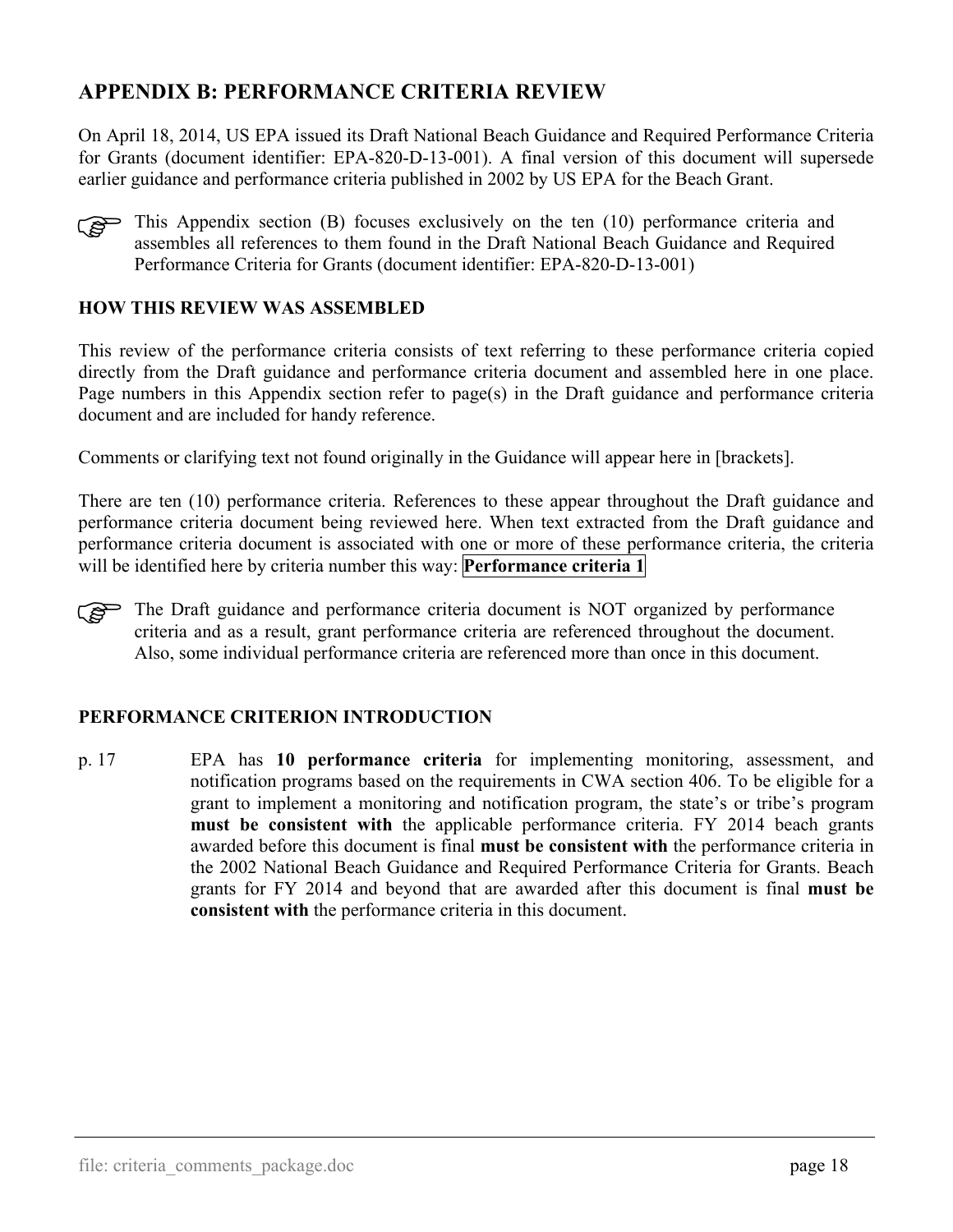- p. 18 **Performance criterion 1 requires** a state or tribe to develop a risk-based beach evaluation and classification process and apply it to its coastal recreation waters. The plan **must describe** the factors used in the state's or tribe's evaluation and classification process and explain how the state's or tribe's coastal recreation waters are ranked as a result of the process. That process **must result** in a list of specific coastal recreation waters adjacent to beaches or similar points of access used by the public.
- p. 23 **Performance criterion 1** (introduced in chapter 2) addresses the beach evaluation and classification process that states and tribes **must conduct.**

 States and tribes may develop their own evaluation and classification approach, but they **must address** these requirements.

#### <span id="page-21-0"></span>**General requirement**

 Specific requirements Risk-based Beach Evaluation and Classification Process (**Performance Criterion 1**). The state or tribe **must develop** a risk-based beach evaluation and classification process and apply it to the state's coastal recreation waters. A state or tribal program **must describe** the factors used in its evaluation and classification process and explain how its coastal recreation waters are ranked as a result. The process **must result** in a List of Beaches.

#### **Specific requirements**

- **Identify** factors used to evaluate and rank beaches.
- **Identify** state or tribal coastal recreation waters.
- **Notify** EPA at least annually, if the List of Beaches changes significantly because of revised beach rankings or changes to monitoring and notification requirements and considerations.
- **Provide** for public review of the risk-based rank and classification.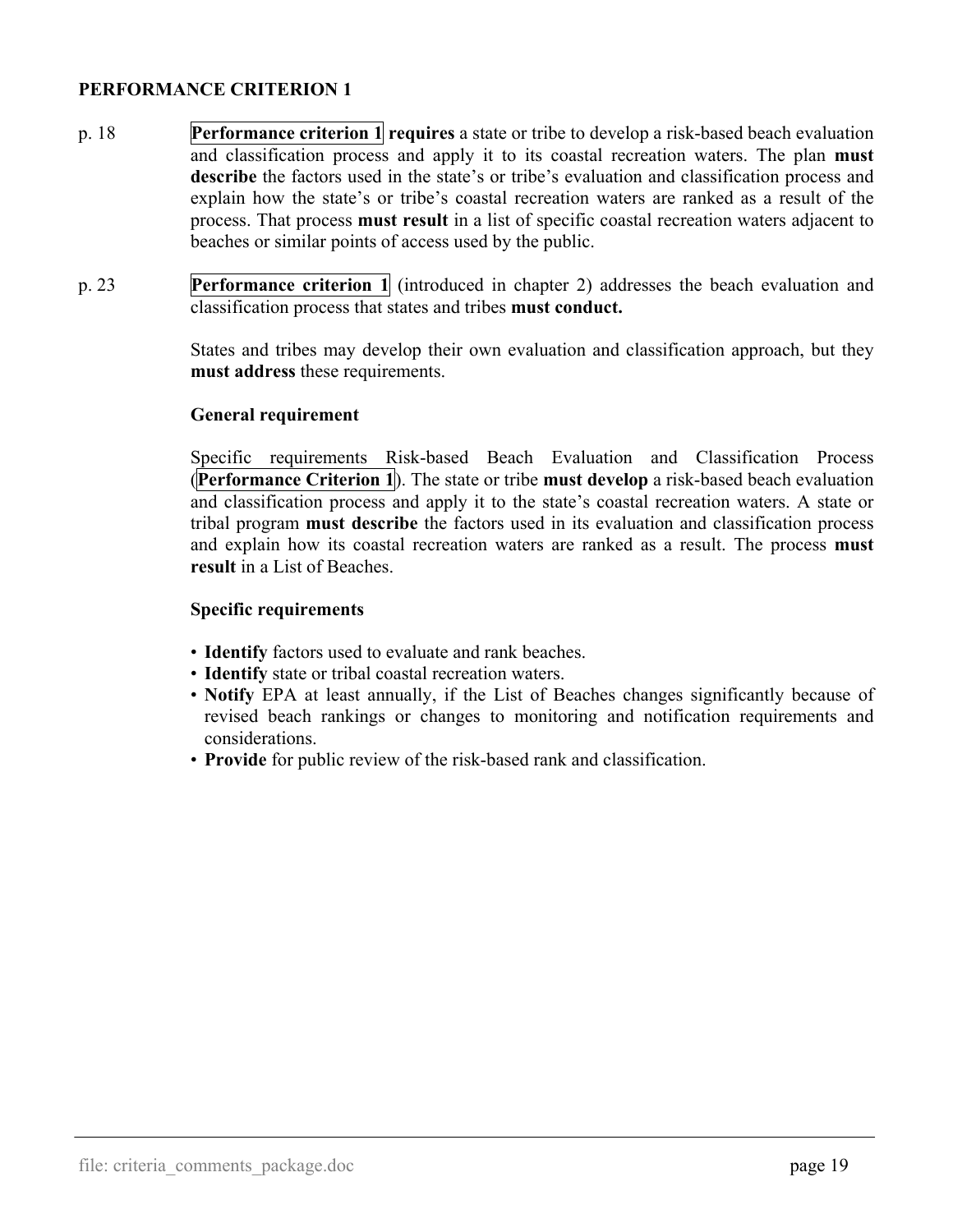- p. 18 **Performance criterion 2 requires** a state or tribe to develop a tiered monitoring plan. The plan **must adequately address** the frequency and location of monitoring and the assessment of coastal recreation waters on the basis of the periods of recreational use of the waters, the nature and extent of use during certain periods, the proximity of the waters to known point and nonpoint sources of pollution, and any effect of storm events on the waters. There are three new considerations added to the basis for developing the tiered monitoring plan.
- p. 38 **Performance Criteria** [for beach monitoring plan: Performance criteria 2, 3, 4, 5]

<span id="page-22-0"></span>**Performance criterion 2** includes the following new considerations when developing a tiered monitoring plan:

- States and tribes **must now consider** this historical data when developing a tiered monitoring plan.
- ..states and tribes **must now consider** when developing tiered monitoring plans whether qPCR might be appropriate at specific sites.
- ...states and tribes **must now consider** when developing tiered monitoring plans whether predictive models might be appropriate at specific sites.

#### p. 39 [**Performance criteria 2; Specific requirements**]

- Adequately prioritize, in the tiered monitoring plan, the frequency, locations, and methods of monitoring and assessment of coastal waters based on:
	- o A review of existing monitoring data.
	- o Periods of recreational use of the waters.
	- o The nature and extent of use of the waters.
	- o The proximity to known point and nonpoint sources of pollution.
	- o The effect of storm water runoff on the waters.
	- o The appropriateness of qPCR methods.
	- o The potential use of predictive tools.
- Provide for public review of the tiered monitoring plan.
- Develop appropriate quality control (QC) policies and procedures and submit adequate quality management plans (QMPs) and quality assurance project plans (QAPPs) to EPA for approval.
- p. 42 43 To best protect public health, the states and tribes **must evaluate** the tradeoffs of monitoring more beaches less frequently or fewer beaches more frequently based on degree of use of the beach, risk to human health, and other considerations.

(Performance Criterion 2 continued on next page)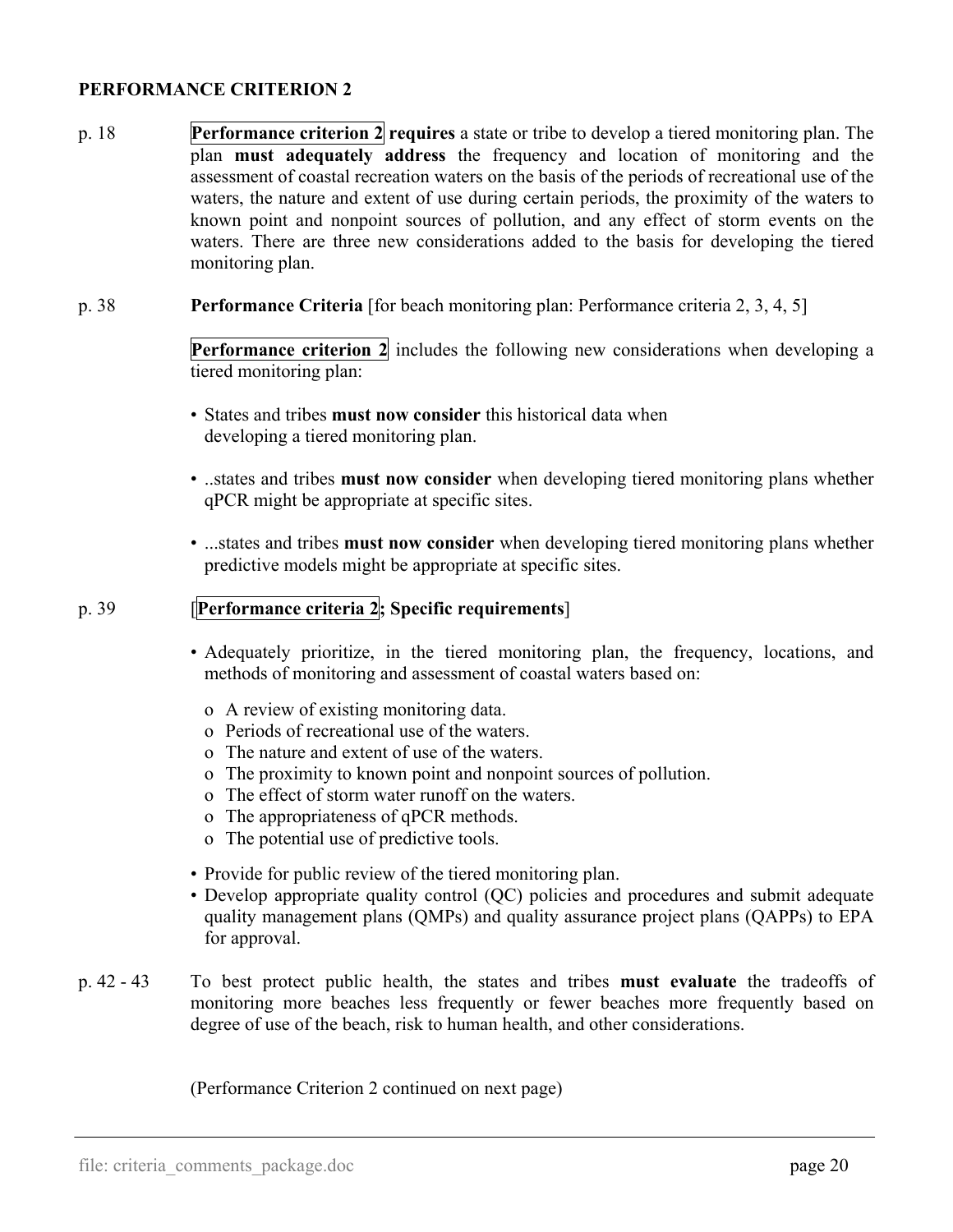### [**Performance criteria 2; worthy of note**]

 States and tribes **must submit** documentation of the quality system for review and approval by the EPA Grants Officer and the EPA QA officer, or an approved designee, before environmental measurements (primary or secondary) are taken. States and tribes should contact the EPA Regional QA officer for more detailed guidance tailored to their grant.

- p. 77 This guidance reflects those goals in the addition of **three new specific requirements** under the performance criteria. [Two new specific requirements are for Performance criterion 2 and one new specific requirement is for Performance criterion 4]. These requirements apply to states and tribes that receive grants under CWA section 406 after this document is final:
	- **Performance criterion 2**, Tiered Monitoring Plan, **now requires** that states and tribes consider the potential use of predictive tools when developing a tiered monitoring plan.
	- **Performance criterion 2**, Tiered Monitoring Plan, **now requires** that states and tribes consider the appropriateness of qPCR methods when developing a tiered monitoring

[See Performance criterion 4, for the third new requirement)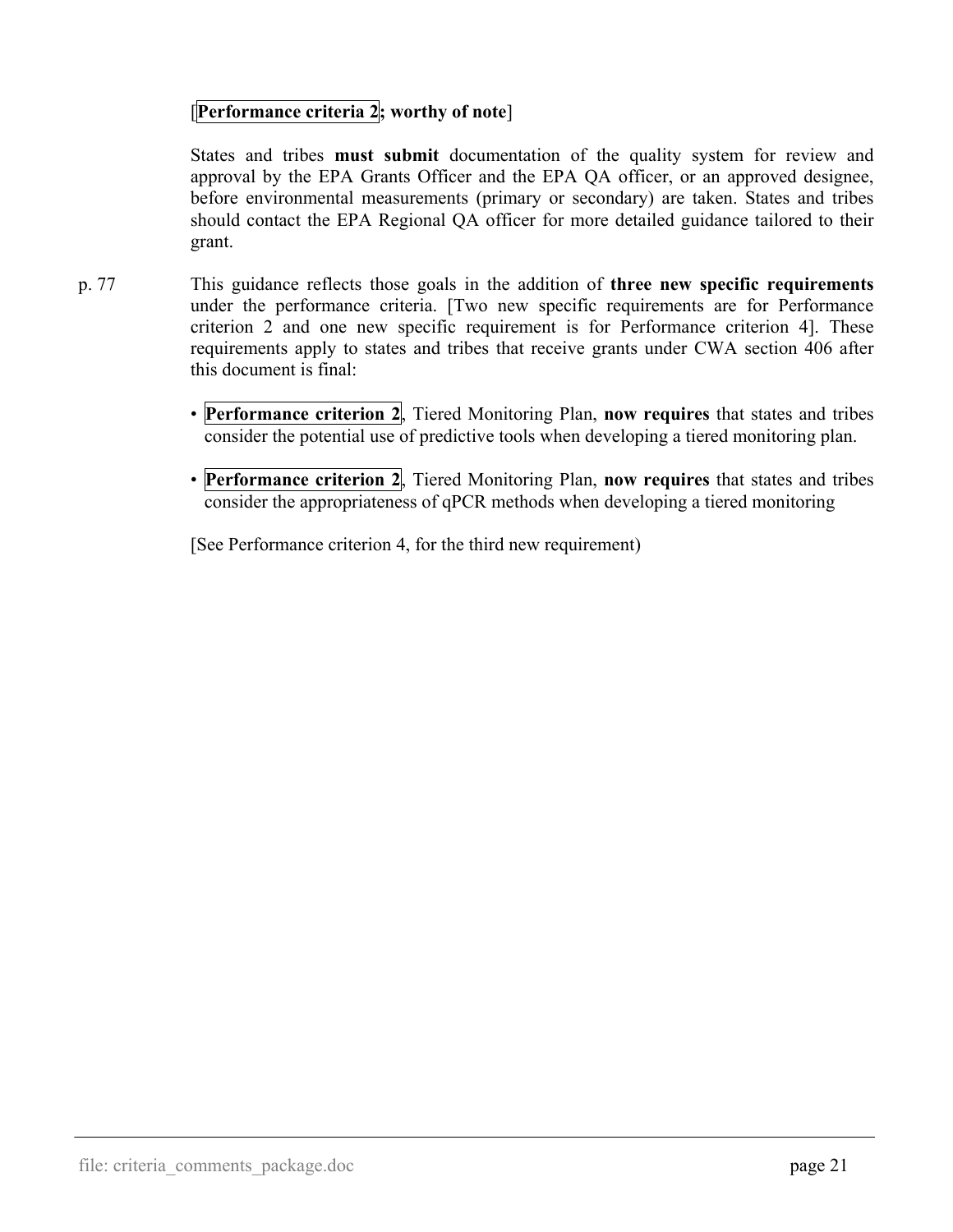p. 19 **Performance criterion 3 requires** a state or tribe to develop detailed assessment methods and procedures. States and tribes **must adequately address** and submit to EPA methods for detecting levels of pathogens and pathogen indicators that are harmful to human health in coastal recreation areas. States and tribes **must also provide** documentation to support the validity of methods other than those that EPA validated or approved. Finally, states and tribes **must identify and submit** to EPA assessment procedures for identifying short-term increases in pathogens and pathogen indicators that are harmful to human health in coastal recreation areas, including a new requirement to make beach notification decisions using a BAV.

### p. 39 [**Performance criteria 3; Specific requirements**]

- <span id="page-24-0"></span>• Submit to EPA methods for characterizing water quality relative to human health in coastal recreation areas.
- Provide documentation of the performance of methods other than those that EPA recommended or approved or validated.
- Identify and submit to EPA assessment procedures for identifying short-term increases in FIB densities that indicate risk to human health in coastal recreation waters.
- Before adoption and EPA approval of RWQS based on the 2012RWQC, make beach notification decisions using a BAV corresponding to 32 NGI per 1,000 recreators as the beach notification threshold.
- After adoption and EPA approval of RWQS based on the 2012 RWQC, make beach notification decisions using a BAV corresponding to the illness rate of the approved RWQS as the beach notification threshold.
- pp. 56 62 Methods and Assessment Procedures (**Performance criterion 3**) [describes EPA approved analytic methods and how to deploy them for RWQ monitoring]
- p. 62 States, tribes, and local governments **must report** their monitoring data to the public in a timely manner, **including** posting the data on a publicly available website. This new requirement will help to ensure that water quality data are widely available in a timely manner.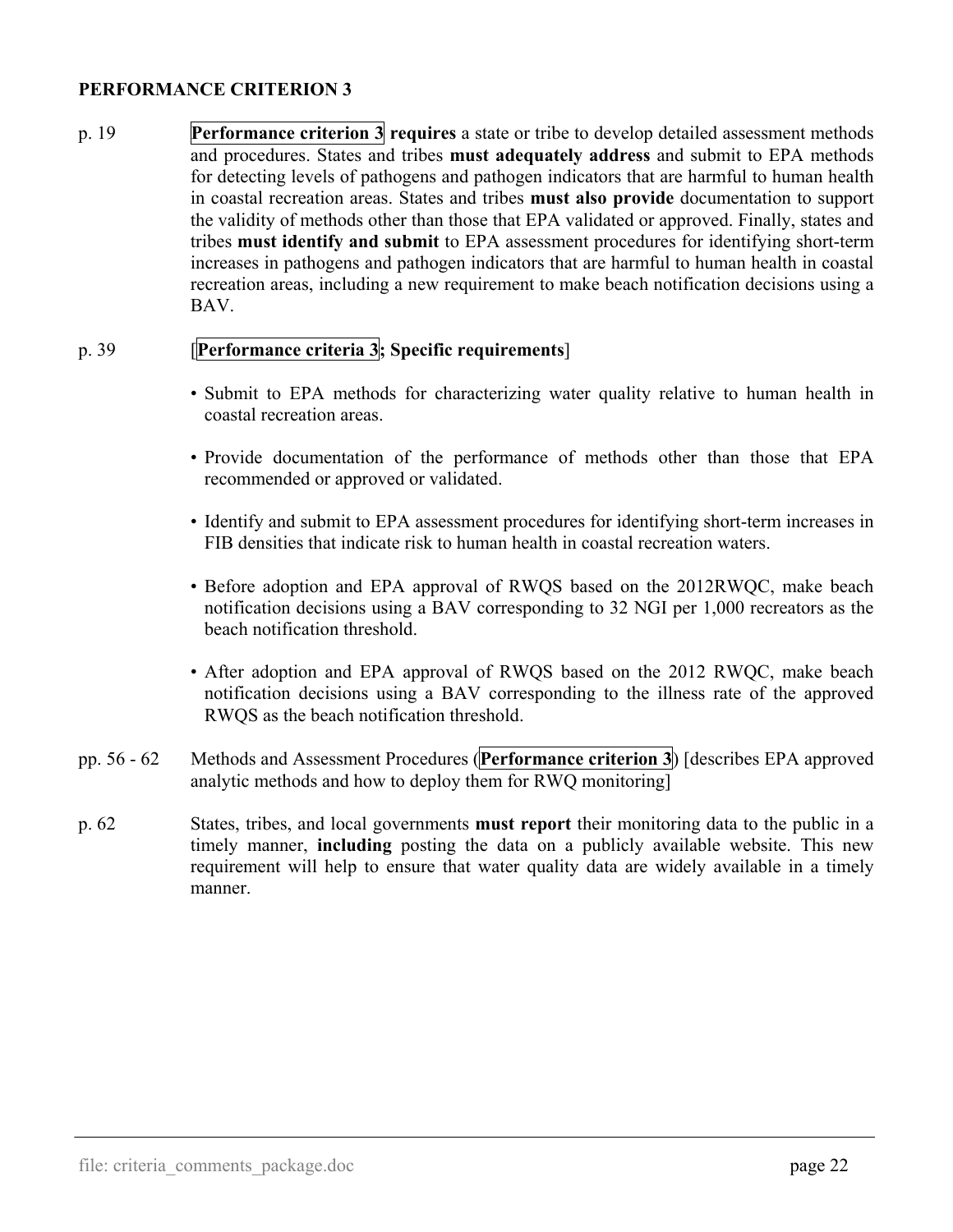p. 19 **Performance criterion 4 requires** states and tribes to develop a mechanism to collect and report monitoring data in timely reports. States and tribes **must report** their monitoring data to the public in a timely manner, including posting on a website. They **must report** their monitoring data to EPA at least annually or at a frequency required by the EPA Administrator. EPA encourages states to coordinate closely with local governments to ensure that monitoring information is submitted consistently. Reported data **must be consistent with** the list of required data elements -

(see http://water.epa.gov/grants\_funding/beachgrants/datausers\_index.cfm).

### p. 39 [**Performance criteria 4; Specific Requirements**]

- Make monitoring data available to the public, including posting on a website.
- **Report monitoring data to EPA at least annually or at a frequency that the EPA Administrator determines.** Reported data must be consistent with the reporting requirements specified at:

<span id="page-25-0"></span>[http://water.epa.gov/grants\\_funding/beachgrants/datausers\\_index.cfm.](http://water.epa.gov/grants_funding/beachgrants/datausers_index.cfm)

p. 77 • **Performance criterion 4**, Monitoring Report Submission, **now requires** that states and tribes make monitoring data available in a timely manner to the public on a website.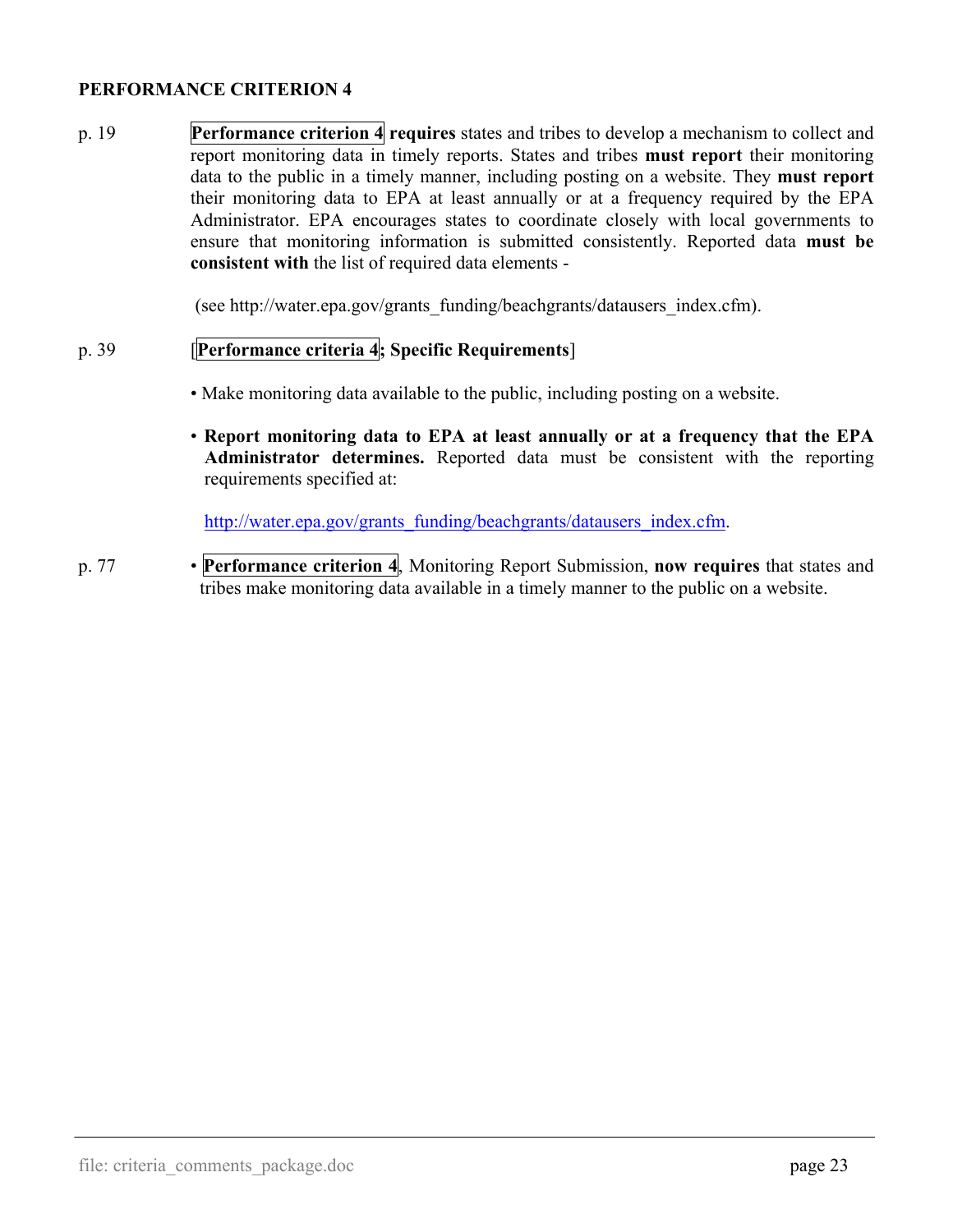P. 19 **Performance criterion 5 requires** a state to document any delegation of monitoring responsibilities that might have been made to local governments. If monitoring responsibilities are delegated to local governments, the state grant recipient **must describe** the process by which the state may delegate to local governments responsibility for implementing the monitoring program.

#### p. 72 **Delegation of Monitoring Responsibilities (Performance criterion 5)**

<span id="page-26-0"></span> If a state delegates monitoring responsibilities to local governments, **performance criterion 5 requires** the state grant recipient to describe the process by which the state may delegate these responsibilities to local governments and document any specific delegated responsibilities. States must notify EPA annually if there are any changes in delegated responsibilities.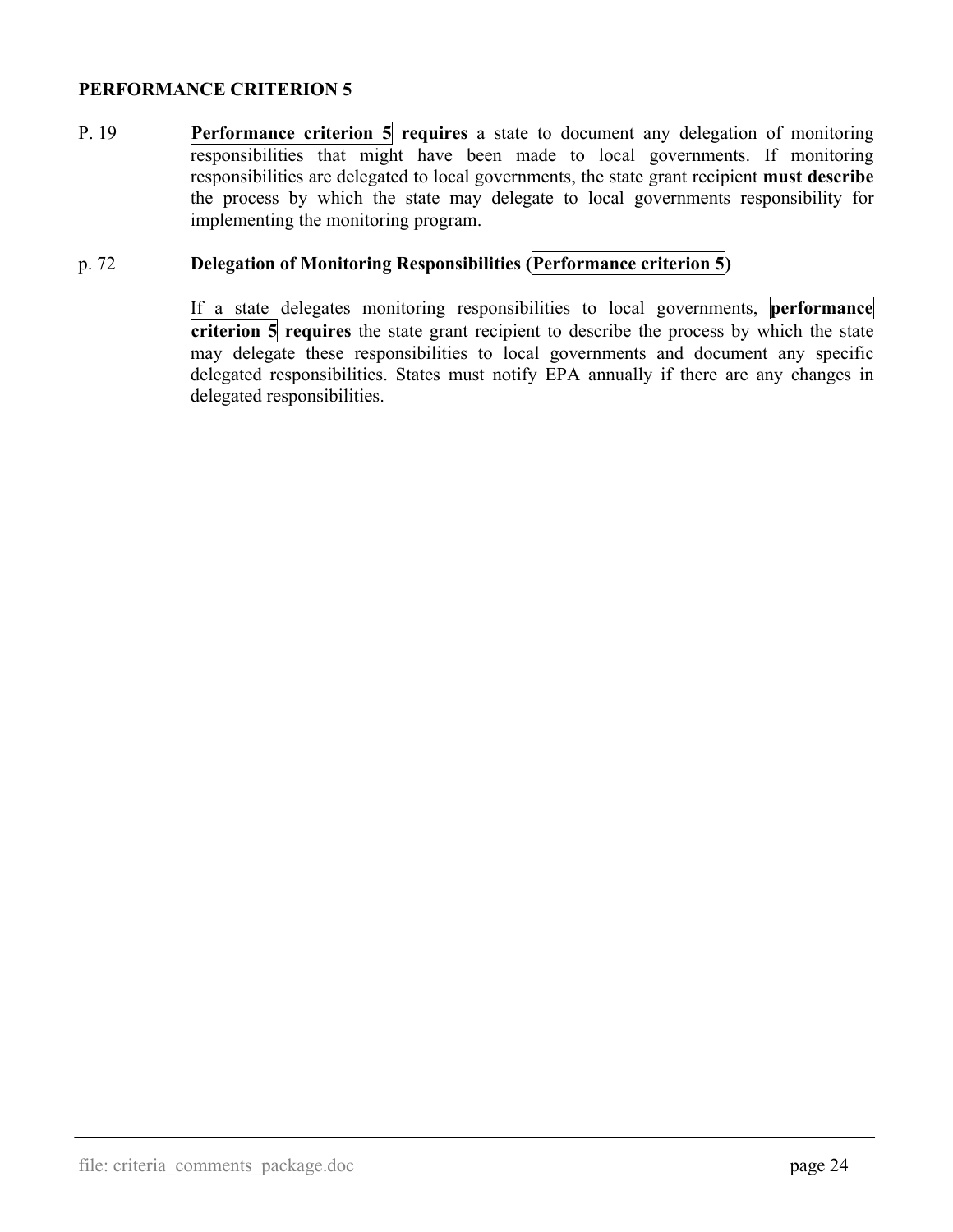- p. 18 **Performance criterion 6 requires** that a state or tribe develop a public notification and risk communication plan. The plan **must describe** the state's or tribe's public notification efforts and measures to inform the public of the potential risks associated with water contact activities in the coastal recreation waters that do not meet applicable water quality standards. The state or tribe **must adequately identify** measures to promptly communicate the occurrence, nature, location, pollutants involved, and extent of any exceedance or likelihood of exceedance of applicable water quality standards for pathogens and pathogen indicators. The state or tribe **must identify** how it will promptly communicate that information to EPA. States **are responsible for** identifying how they will promptly communicate the failure to meet applicable standards to a designated official of the local government in the area adjoining the coastal recreation waters with water quality problems.
- p. 77 Public Notification and Risk Communication Plan (**Performance criterion 6**).

#### <span id="page-27-0"></span> **Public Notification and Risk Communication (specific requirements)**

- **Identify** measures to notify EPA and local governments (if applicable) when indicator bacteria levels exceed a beach notification threshold.
- **Identify** measures to notify the public when a beach notification threshold has been exceeded by posting a sign or functional equivalent.
- **Identify** measures that inform the public of the potential risks associated with water contact activities in the coastal recreation waters that do not meet applicable water quality standards.
- **Provide** for public review of the public notification and risk communication plan.
- p. 86 If a sample indicates that there is an exceedance or a likely exceedance of a water quality standard or other notification threshold value, the state or tribe **must immediately issue** a public notification according to the policy and procedures established in the public notification and risk communication plan *unless there is a reason to doubt the accuracy of the first sample. If there is doubt (based on predefined QA measures), the responsible agency should resample.*
- p. 87 Programs funded with BEACH Act grants must notify the public (i.e., post signs or use functionally equivalent communication measures) of an exceedance of a beach notification threshold.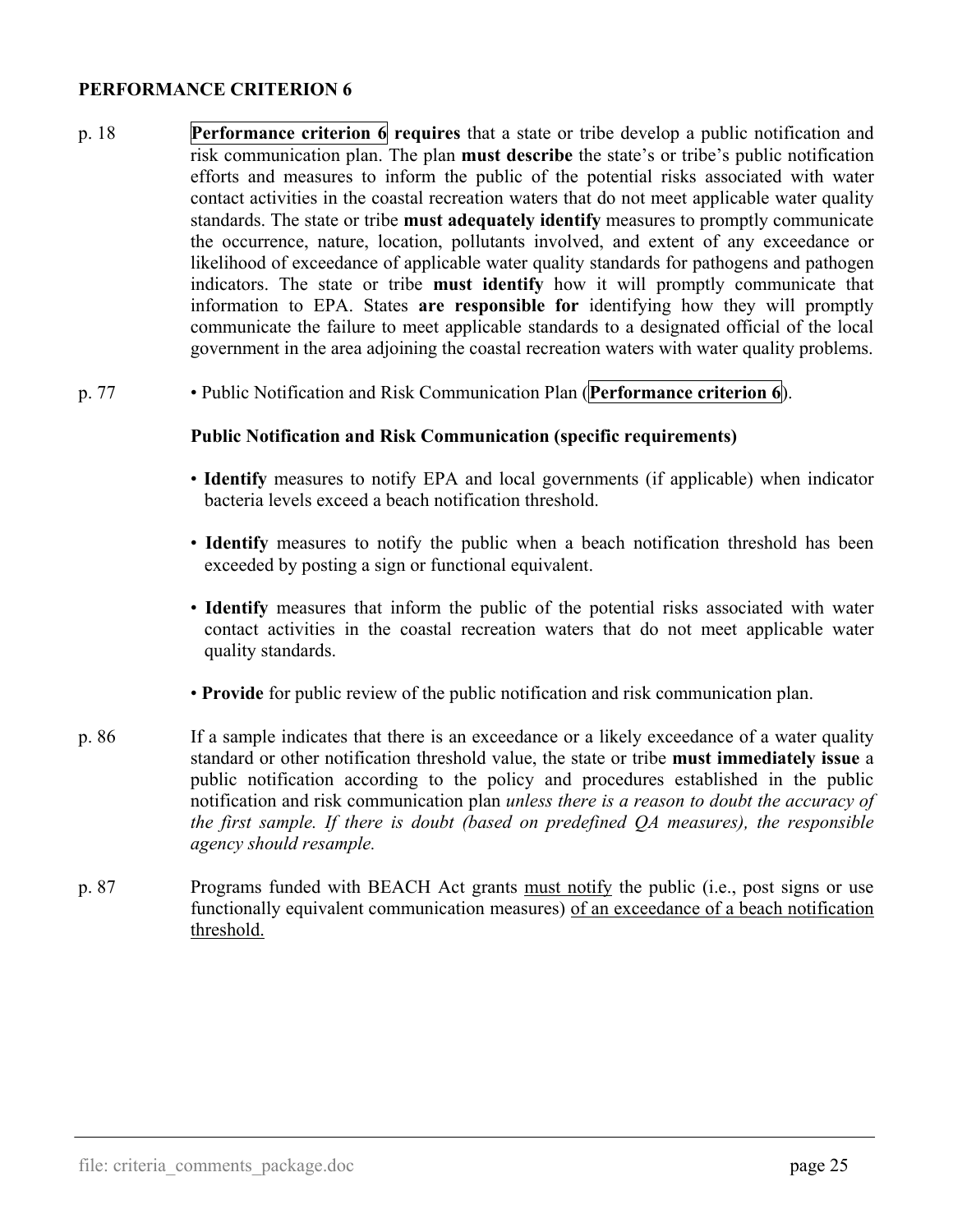- p. 20 **Performance criterion 7 requires** that a state or tribe give notice to the public when coastal recreation waters are not meeting or are not expected to meet applicable water quality standards for pathogens and pathogen indicators. A state or tribe **must post signs** at beaches or similar points of access, or provide functionally equivalent communication measures that are sufficient to give notice to the public that the coastal recreation waters are not meeting or are not expected to meet applicable water quality standards for pathogens and pathogen indicators.
- p. 77 Actions to Notify the Public (**Performance criterion 7**).

#### **Actions to Notify the Public (specific requirements)**

- <span id="page-28-0"></span>• Promptly issue a public notification for exceedance of the beach notification threshold when there is no reason to doubt the accuracy of the sample.
- If there is a reason to doubt the accuracy of the first sample, the state agency may resample before issuing a notification.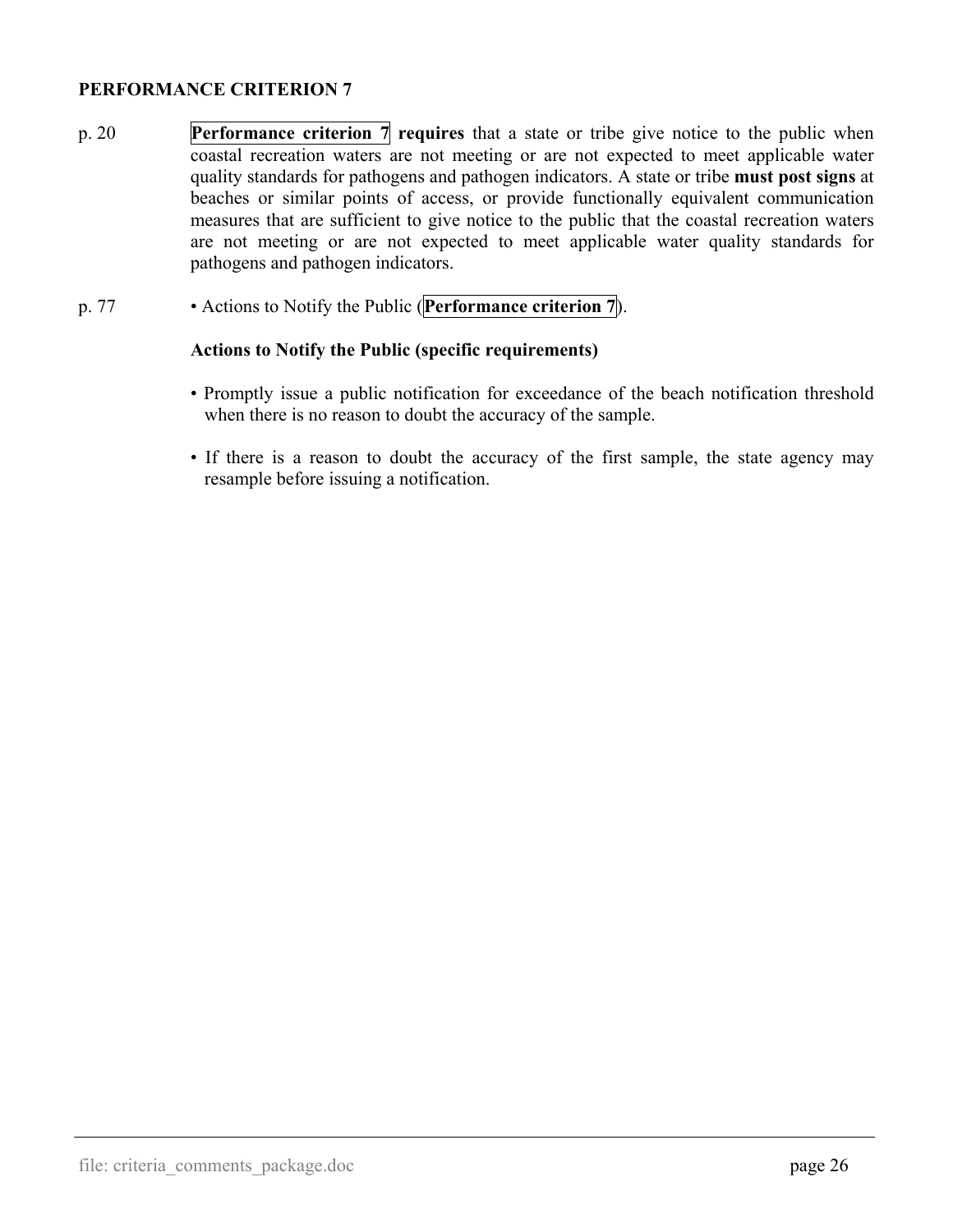- p. 20 **Performance criterion 8 requires** that states and tribes compile their notification plans into timely reports. States and tribes **must report** to EPA the actions they have taken to notify the public when water quality standards are exceeded.
- p. 77 Notification Report Submission (**Performance criterion 8**).

#### **Notification Report Submission**

- <span id="page-29-0"></span>• States and tribes must report to EPA at least annually, or at a frequency the EPA Administrator determines, on the occurrence, nature, location, pollutants involved, and extent of any exceedances of any water quality standards for pathogens and pathogen indicators.
- p. 93 **Performance criterion 8 requires** grant recipients to compile their notification activities and report them in a timely manner. States and tribes must report their notification data to EPA at least annually.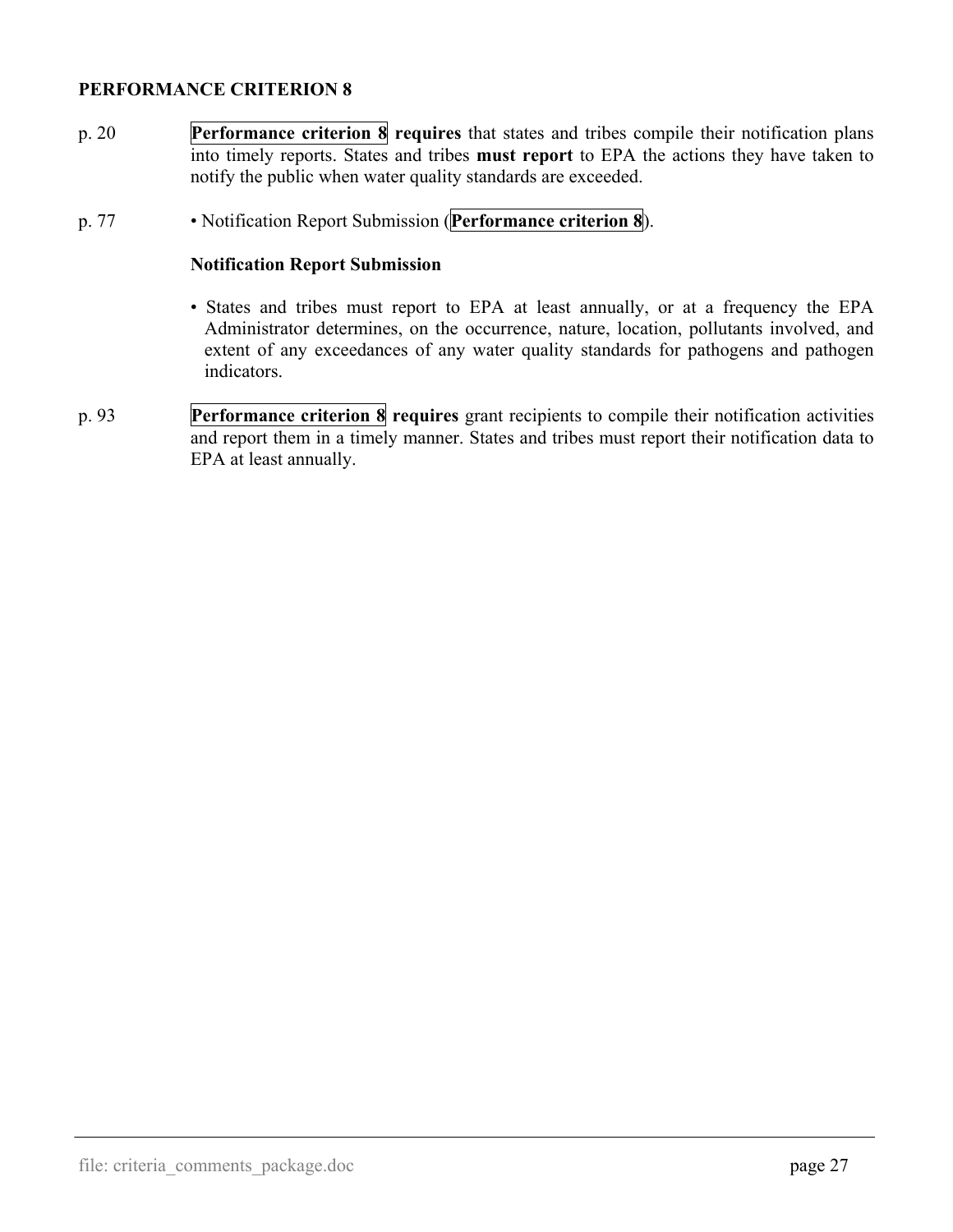- p. 20 **Performance criterion 9 requires** that states describe any notification responsibility they have delegated or intend to delegate to local governments. The state **must describe** the process by which the state may delegate to local governments responsibility for implementing the notification program.
- p. 77 Delegation of Notification Responsibilities (**Performance criterion 9**).

#### **Delegation of Notification Responsibilities**

- <span id="page-30-0"></span>• States must identify any local governments to which they have delegated responsibility for implementing a notification program and describe the process by which the state may delegate such authority.
- p. 93 **Performance criterion 9 requires** state grant recipients to describe any delegation of notification responsibilities to local governments. States must notify EPA, at least annually, of changes in any delegation of responsibilities.